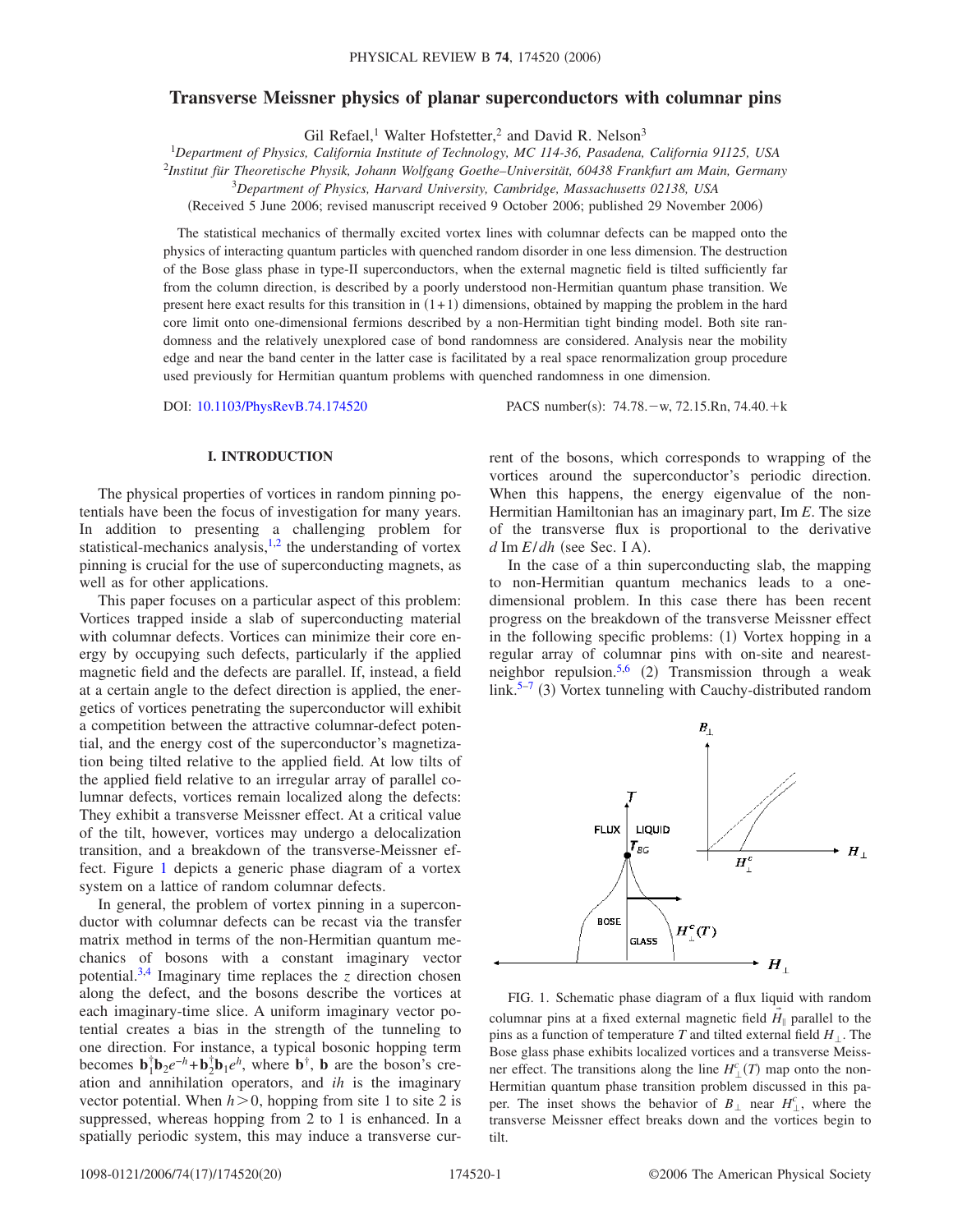on-site pinning potential (Lloyd model).<sup>8-[10](#page-19-8)</sup> (4) Some progress has been made in understanding vortex dynamics with random on-site and random hopping energies in Refs. [11–](#page-19-9)[13.](#page-19-10)

In this paper we first concentrate on a fifth case, namely, random hopping in an otherwise uniform pinning array. The approach we take here is the strong randomness real-space renormalization group (RSRG). This approach, pioneered by Ma, Dasgupta, and  $\text{Hu}^{14,15}$  $\text{Hu}^{14,15}$  $\text{Hu}^{14,15}$  and developed further by Fisher, $16,17$  $16,17$  is very successful in treating one-dimensional random spin chains as well as other models. $18-20$  The use of this technique in the context of non-Hermitian transfer matrices, however, appears to be different.

This problem is of interest for several reasons. First, although much is known about non-Hermitian tight binding models with site randomness in  $(1+1)$  dimensions,<sup>4,[9](#page-19-17)[–13](#page-19-10)</sup> the case of pure bond randomness (corresponding to irregularly spaced columnar pins of equal strength in a slab) is relatively unexplored. All states are localized for the Hermitian problem of vortices in a thin slab without an external tilt field when only site randomness is present. The tilt field *h* must then exceed a finite threshold before delocalized states appear in the center of the band[.4](#page-19-3) In contrast, there is always one delocalized state exactly at the band center for the Hermitian problem with only random hopping, accompanied by a diverging localization length of the localized states on either side. $21$ 

As we show explicitly in Sec. VII, additional delocalized states then appear immediately in the center of the band for any nonzero tilt in the thermodynamic limit. As discussed further below, for larger values of *h* both problems do have similar mobility edges, separating localized states near the band edges from delocalized states near the band center.

Perhaps more important, the analytically tractable free fermion model discussed here sheds light on the poorly understood non-Hermitian quantum phase transition that describes the physics of vortices as one attempts to tilt them away from the direction preferred by columnar defects. Suppose for simplicity the longitudinal applied magnetic field (i.e.,  $H_{\parallel}$ , the field parallel to the columnar pins) produces a vortex density which does not exceed the density of column pinning sites. Then, as shown in Fig. [1,](#page-0-0) the low-temperature Bose glass phase, with essentially all flux lines localized on columnar defects, is expected to be stable for a small additional field  $H_{\perp}$  perpendicular to the column direction. The transverse applied field  $H_{\perp}$  is proportional to the tilt field *h* discussed in this paper. Below the zero tilt Bose glass transition temperature  $T<sub>BG</sub>$ , perpendicular fields less than a critical value  $H_{\perp}^{c}$  leave vortices untilted and trapped on columnar pins in the thermodynamic limit.<sup>3</sup> The equivalent quantum problem involves interacting quantum bosons in a disorder potential and constant imaginary vector potential proportional to  $H_{\perp}$ <sup>[4](#page-19-3)</sup>. Provided the transition is not first order, the breakdown of this transverse Meissner effect above  $H_{\perp}^{c}$  can be described by a critical exponent  $\zeta$ , according to

$$
B_{\perp} \propto (H_{\perp} - H_{\perp}^c)^{\zeta},\tag{1}
$$

<span id="page-1-3"></span>where  $B_{\perp}$  is the transverse flux due to the tilted vortices. Heuristic random walk arguments based on the entropy of

<span id="page-1-2"></span>

FIG. 2. (a) Schematic of a single tilted vortex line in a sample of thickness  $L$  and inclined at an average angle  $\theta$ , interacting with a row of variable strength columnar pins (represented by solid dashed and dotted vertical lines) used in our estimate of the flux flow resistivity in the presence of a current *J* flowing into the plane of the diagram. (b) Top view of this same situation, showing the path of the tilted vortex projected down the *z* axis.  $n_p$  is the density of columnar pins.

<span id="page-1-0"></span>vortices wandering in the presence of thermal fluctuations lead to the estimates $^{22}$ 

$$
\zeta = \frac{3}{2} \quad (d = 3),
$$
  

$$
\zeta = \frac{1}{2} \quad (d = 2)
$$
 (2)

in three and two dimensions, respectively. However, there are reasons to doubt these predictions. First, as will become clear, at least for the exactly soluble  $(1+1)$ -dimensional model discussed in this paper, the non-Hermitian quantum phase transition induced by tilt effectively occurs at a finite wave vector, calling into question simple random walk arguments based on physics at  $k=0$ . Second, although the phase diagram shown in Fig. [1](#page-0-0) is well established experimentally, $23-25$  $23-25$  the one existing experimental measure of the exponent  $\zeta$  (Ref. [26](#page-19-22)) (based on current-voltage char-acteristics, see below) is inconsistent with Eq. ([2](#page-1-0)). Indeed, the experiments on bulk superconductors with columnar pins in Ref. [26](#page-19-22) find  $\zeta = 1/2$ , which disagrees with the prediction of Eq.  $(2)$  $(2)$  $(2)$  in  $d=3$ . In fact, we show in this paper that, for the special case of free fermions in  $(1+1)$  dimensions (corresponding to Luttinger liquid parameter  $g=1$  in Fig. [4](#page-3-0)) one obtains

$$
\zeta = 1 \text{ (free fermions, } 1 + 1 \text{ dimensions),} \tag{3}
$$

<span id="page-1-1"></span>which disagrees with the prediction of Eq.  $(2)$  $(2)$  $(2)$  in  $d=2$ .

In principle it might be possible to check predictions such as those in Eqs.  $(2)$  $(2)$  $(2)$  and  $(3)$  $(3)$  $(3)$  by magnetic torque measurements, which are sensitive to the differences in the direction of  $\vec{B}$  and  $\vec{H}$  that are an essential part of the transverse Meiss-ner effect.<sup>24</sup> Alternatively, as discussed in Refs. [3](#page-19-2) and [22,](#page-19-19) the exponent  $\zeta$  determines a density of kink excitations connect-ing nearby columnar defects (see Fig. [2](#page-1-2)), which in turn control the linear flux flow resistivity above  $H_{\perp}^c$ . Current-voltage curves are highly nonlinear below  $H_{\perp}^{c}$ , and the linear resistivity vanishes. $3$  To understand the linear resistivity above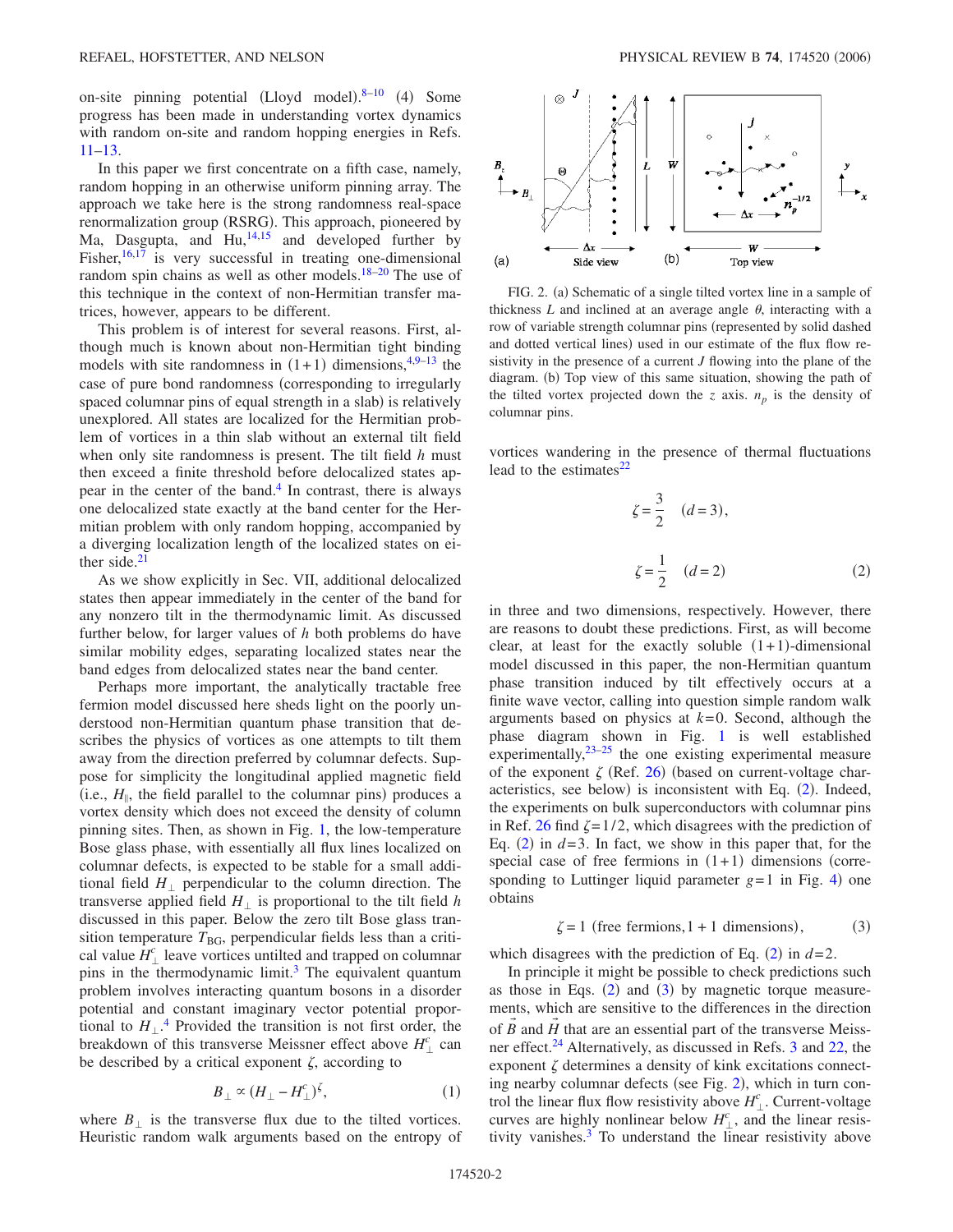$H_{\perp}^{c}$ , consider the geometry shown in Fig. [2](#page-1-2)(a), where a current flows perpendicular to the plane defined by the column direction and the average field direction defined by a set of tilted vortex lines. Imagine first a bulk sample, of dimensions  $L \times W \times W$ , where *L* is the sample length along the columns. Suppose this field is inclined at a small angle  $\theta = B_1 / B_{\parallel}$  away from the column direction. Then a typical perpendicular distance  $\Delta x$  traversed by a vortex across a sample is  $\Delta x = \theta L$ . If the density of columnar pins is  $n_p$ , this tilt leads to

$$
N_1 = \Delta x / n_p^{-1/2} = \frac{B_\perp}{B_\parallel} n_p^{1/2} L \tag{4}
$$

kinks associated with a single vortex. In clean type-II superconductors, at temperatures high enough so that residual pinning by point impurities can be neglected, these kinks will slide along columns, due to the Lorentz force  $f_L = \phi_0 J/c$ caused by the current, where  $\phi_0$  is the flux quantum and *c* the speed of light. Upon multiplying by the total number of flux lines  $W^2B_{\parallel}/\phi_0$ , we find a gas of kinks with density

$$
n_k = B_\perp n_p^{1/2} / \phi_0 \tag{5}
$$

per unit volume. As expected,  $n_k$  is proportional to  $B_{\perp}$ , which leads using Eq.  $(1)$  $(1)$  $(1)$  to a flux flow resistivity

$$
\rho = \rho_0 B_\perp \xi^2 / \phi_0 \propto (H_\perp - H_\perp^c)^{\zeta},\tag{6}
$$

<span id="page-2-0"></span>where  $\rho_0$  is the normal state resistivity,  $\xi$  (the coherence length) is the size of the normal vortex cores which contribute to the dissipation, and we have neglected coefficients of order unity. A similar calculation can be carried out for a two-dimensional slab with dimensions  $L \times W \times d$ , with *d L*, *W* and a single sheet of columnar pins along *L* with spacing  $n_p^{-1}$ . We also require  $d < \lambda$ , where  $\lambda$  is the London penetration depth. We then find that the flux flow resistivity for a current perpendicular to the slab (i.e., along the direction  $d$ ) is identical in form to the three-dimensional result  $(6)$  $(6)$  $(6)$ . We hope that the calculations in this paper, although only valid in  $(1+1)$  dimensions at a special temperature deep within the Bose glass phase (see Fig. [4](#page-3-0)), will stimulate further theory as well as experiments aimed at a more complete determination the exponent  $\zeta$ , in both two and three dimensions.

### **A. Statement of the problem**

When a magnetic field is applied to a planar superconductor with parallel columnar defects in the plane, a competition occurs between the tendency of the vortices to be pinned by the columnar defects, and the portion of the inplane magnetic field which is normal to the columnar defects. The resulting lock-in of vortex trajectories parallel to the columns up to a critical tilt field is the transverse Meissner effect discussed above.

In this work we concentrate on a model of vortex hopping in a random array of columnar defects (see Fig. [3](#page-2-1)). As described previously,  $3,4$  $3,4$  this statistical mechanics problem is mapped onto a quantum mechanical boson-hopping problem. When the magnetic field that produces the vortices is tilted relative to the columns, our model introduces non-

<span id="page-2-1"></span>

FIG. 3. (Color online) The exponential of the Hamiltonian ([7](#page-2-2)) determines the transfer matrix describing the statistical mechanics of vortices (black lines) fluctuating in a planar superconductor with parallel columnar defects piercing it at random intervals (gray stripes). The distance between the defects  $a_j$ , as well as their energy depth (illustrated by their width)  $V_j$ , are random variables. The irregular spacing leads to strong randomness in the vortex hopping  $w_j \propto e^{-\gamma a_j}$ . The external magnetic induction and its direction relative to the columnar pins determine the vortex chemical potential  $\mu$ and the effective tilt  $h_i \propto a_i$ . In this paper we compare and contrast the case of identical pins with random spacings, and the case of random-pinning energies but uniform spacings.

<span id="page-2-2"></span>Hermiticity to the Hamiltonian. The Hamiltonian whose exponential gives the transfer matrix is

$$
\mathcal{H} = \sum_{i} \left[ -w_i (\mathbf{b}_i^{\dagger} \mathbf{b}_{i+1} e^{-h_i} + \mathbf{b}_{i+1}^{\dagger} \mathbf{b}_i e^{h_i}) + (\epsilon_i - \mu) \mathbf{b}_i^{\dagger} \mathbf{b}_i + \frac{U}{2} n_i (n_i - 1) \right].
$$
 (7)

Each vortex is represented by a boson with creation and annihilation operators  $\mathbf{b}$ ,  $\mathbf{b}^{\dagger}$ . As discussed above, we restrict our attention to *hard-core* vortices, and set the on-site repulsion to infinity  $(U \rightarrow \infty)$ .

The average number *n* of vortices per pinning site is equivalent to the longitudinal magnetization induced by a magnetic field  $H_{\parallel}$  parallel to the defects. The part of the magnetic field  $H_{\perp}$ , tilted relative to the columnar defects, induces an imaginary vector potential  $h_i$  on each bond. We expect it to depend linearly on the distance between columnar pins. Note, however, that using a similarity transformation one can redistribute the  $h_i$ 's such that each bond carries the same imaginary vector potential.<sup>11[,12](#page-19-24)</sup> In the following we will therefore eventually apply a uniform tilt *h* for all bonds. In Eq. ([7](#page-2-2)),  $\mu$  is the vortex chemical potential, which is controlled by the external magnetic field and the depth of the pinning potential. The hopping energies  $w_i$  and pinning energies  $\epsilon_i$  are random variables with some relatively well be-haved distribution. As is shown schematically in Fig. [3,](#page-2-1) the Hamiltonian ([7](#page-2-2)) describes the statistical mechanics of vortices hopping between columnar defects with an external magnetic induction tilted relative to the columnar pins.

In general, our goal is to characterize the transverse Meissner effect in the superconductor. For that purpose we also need to define the transverse magnetic flux in terms of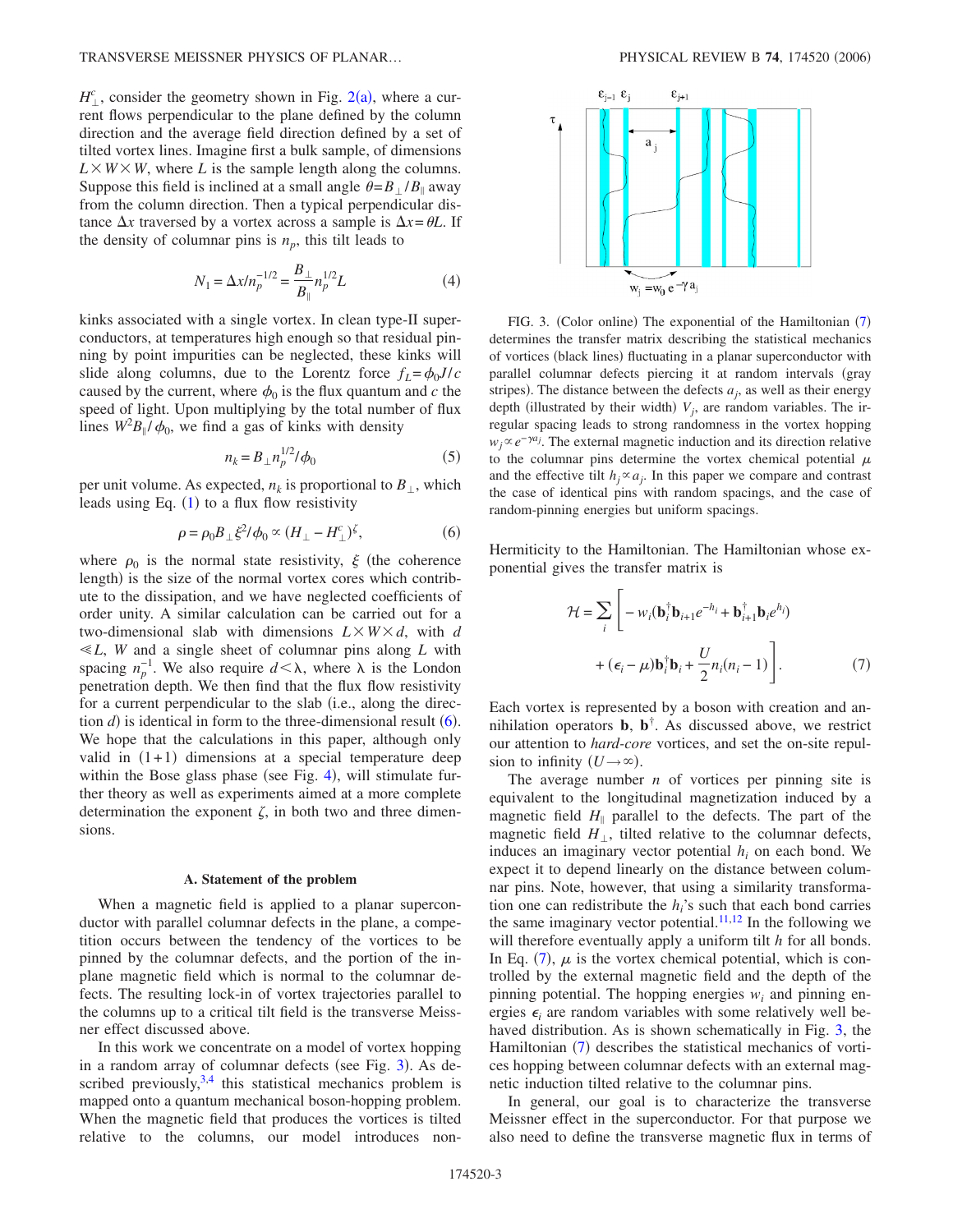<span id="page-3-0"></span>

FIG. 4. The phase diagram for interacting vortices, with effective Luttinger parameter *g* proportional to temperature [see Eq. ([9](#page-3-1))], tilt  $h$ , at a fixed parallel magnetic field  $H_{\parallel}$ . For real bosons, the vortex liquid phase for  $g > 3/2$  and vanishing tilt  $h=0$  corresponds to a superfluid with off-diagonal long range order. Little is known about the Bose glass depinning transition at finite *h*. In this paper we investigate this transition at *g*=1.

the bosons of Eq.  $(7)$  $(7)$  $(7)$ . Quite intuitively, the transverse flux is equivalent to the boson current, and is found by differentiating the Hamiltonian with respect to the external transverse field $3,4$  $3,4$ 

$$
\mathbf{J}_i = (-i)\frac{\partial \mathcal{H}}{\partial h_i} = (-i)w_i(\mathbf{b}_i^{\dagger}\mathbf{b}_{i+1}e^{-h_i} - \mathbf{b}_{i+1}^{\dagger}\mathbf{b}_i e^{h_i}).
$$
 (8)

<span id="page-3-2"></span>We will consider and contrast two cases: first, the case of random-pinning energies with uniform spacings, and then the case of identical pins but random spacings. We will show that these two cases are quite different, and proceed to characterize the case of random spacings in some detail.

As we show in Sec. II B, the Hamiltonian  $(7)$  $(7)$  $(7)$  with the hard-core requirement  $(U \rightarrow \infty)$  is equivalent to a fermion model without interactions. In general these interactions are quantified by the Luttinger parameter<sup>6</sup>

$$
g \sim \frac{\pi T}{\sqrt{C_{11} C_{44}}},\tag{9}
$$

<span id="page-3-1"></span>where *T* is the temperature and  $C_{11}$  and  $C_{44}$  are the vortex compressibility and tilt modulus, respectively. In this work we concentrate on the line  $g=1$ , and ignore nearest neighbor and higher range interactions between the hard-core vortices. The general phase diagram for the interacting vortex lines with tilt in  $(1+1)$  dimensions is shown in Fig. [4.](#page-3-0)<sup>[3](#page-19-2)[,22](#page-19-19)</sup>

# **B. Summary of results**

In the first part of this paper (Secs. II and III) we review and derive properties of the random-pinning Lloyd model. We concentrate on the minimum tilt required to form delocalized eigenstates, i.e., the critical tilt as a function of parallel field to destroy the transverse Meissner effect, and the resulting transverse flux as a function of both tilt and parallel field. The derivation of these properties provides us with a baseline for a comparison of the random-pinning model with the random-hopping model.

In the second part of the paper we concentrate on random hopping. In this model all pinning sites are assumed to be identical, but with random distances between them (since hopping depends exponentially on the intersite distance, the hopping strengths  $w_i$  will be strongly random). For this purpose we employ the real-space renormalization group (RSRG) method. Using this method we obtain the density of states for the vortex-hopping Hamiltonian. We derive this method for the vortex-hopping problem in Sec. IV.

The random-hopping problem has two unique features that are connected to each other: the localization length of the vortex eigenfunctions diverges near the middle of the band  $(E=0)$ , and there is also a singularity of the DOS at the same place. We use the DOS to derive a relationship between the effective vortex chemical potential  $\mu$  and the applied parallel field  $B_{\parallel}$ . We then proceed to show that any nonzero tilt will produce delocalized eigenstates, and derive the critical tilt  $h_c(b)$  at which the transverse Meissner effect breaks down. We also derive the localization length of vortex states near the mobility edge.

By employing a simple spectral formula explored in Refs. [9,](#page-19-17) [11,](#page-19-9) and [12,](#page-19-24) together with the results of the real-space RG and the general arguments in Appendix A, we derive the following properties: the angle of approach of the delocalized spectrum in the complex plane  $(d \text{Im } E/d \text{Re } E)$ , the contribution to the transverse magnetization of a single delocalized vortex state, and the total vortex current, or transverse flux, near the breakdown of the transverse Meissner effect.

We emphasize that the results derived here assume that the system is in the universal low-energy limit. A numerical investigation of this limit requires large system sizes that allow the RSRG to reach low energies. This is confirmed in Sec. VII where finite-size systems of vortices and columnar pins with random pinning and random hopping are diagonalized exactly.

# **II. EQUIVALENT MODELS**

Hamiltonian ([7](#page-2-2)) in the limit  $U \rightarrow \infty$  is not as familiar to us as some other equivalent models. In this section we map the boson Hamiltonian ([7](#page-2-2)) to a spin model with easy plane anisotropic interactions  $(XX)$ , and to a fermion-hopping model. These mappings will be useful when applying the RSRG in Sec. IV and exact diagonalization for finite systems in Sec. VII.

#### **A. Mapping to a spin model**

By the simple transformation of the boson operators on the *n*th lattice site

$$
\mathbf{b}_n^{\dagger} = (-1)^n \cdot \hat{S}_n^+ = (-1)^n \cdot (\hat{S}_n^x + i\hat{S}_n^y),
$$
  

$$
\mathbf{b}_n = (-1)^n \cdot \hat{S}_n^- = (-1)^n \cdot (\hat{S}_n^x - i\hat{S}_n^y),
$$
  

$$
\mathbf{b}_n^{\dagger} \mathbf{b}_n = 1/2 + \hat{S}_n^z,
$$
 (10)

the Hamiltonian in Eq. ([7](#page-2-2)) is transformed to an *XX* ferromagnet in an external magnetic field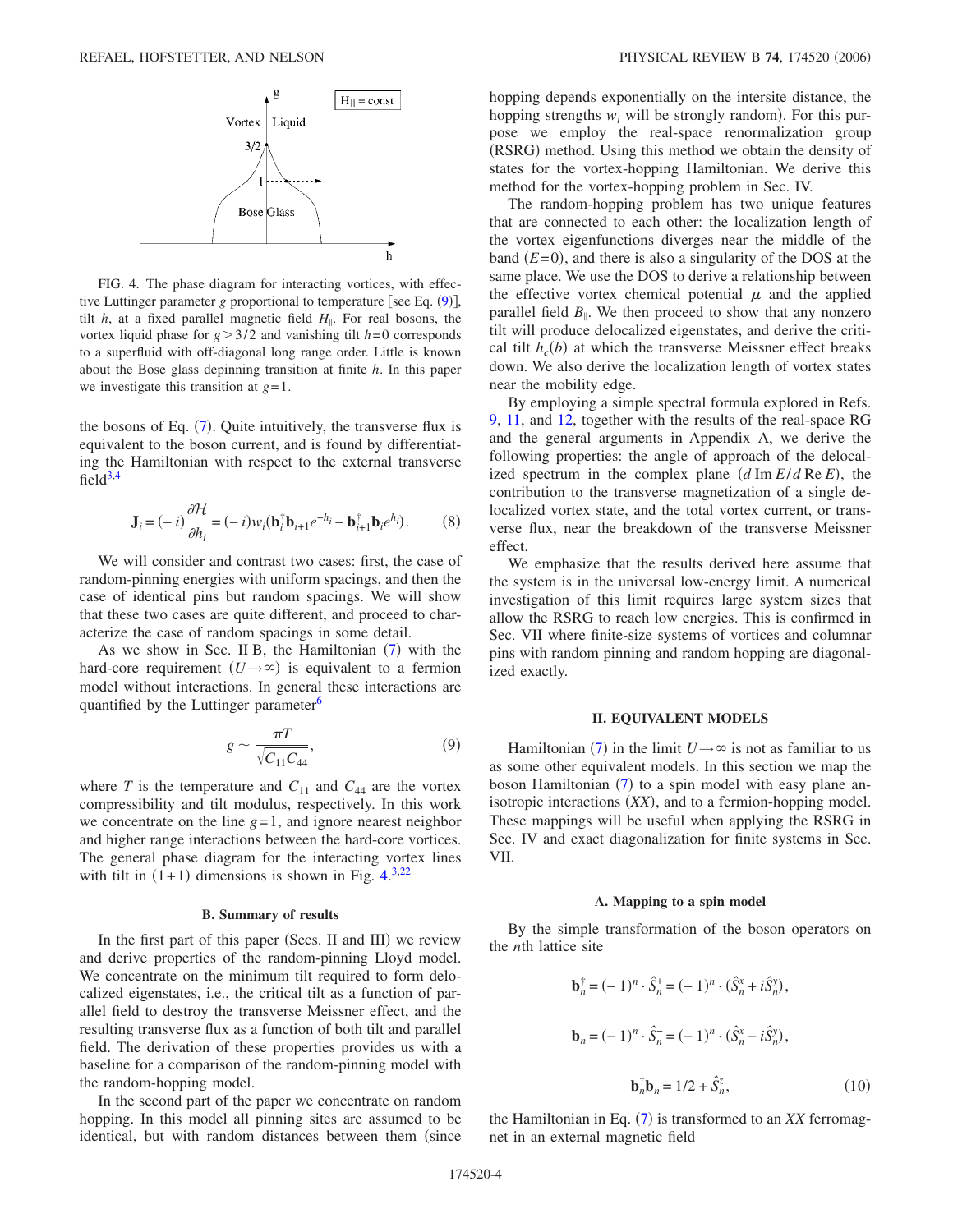<span id="page-4-1"></span>

FIG. 5. (a) In a random *XX* spin chain, described by Eq. ([11](#page-4-0)) with  $h=0$ , strong bonds such as  $w_2$  localize a spin singlet. Quantum fluctuations induce a coupling between the neighbors of the singlet. This coupling has the same *XX* form, but a substantially reduced scale  $w_{\text{eff}} = w_1 w_3 / w_2$  which is much smaller than  $w_1$ ,  $w_2$ , and  $w_3$ . By repeating the singlet formation process, the energy scale of the effective Hamiltonian is reduced. (b) The random singlet state. Singlets form in a random fashion, mostly between nearest neighbors, but they also connect very far away spins. Long distance singlets give rise to average correlations that decay algebraically with distance.

<span id="page-4-0"></span>
$$
\mathcal{H} = \sum_{i} \left\{ -2w_i \left[ (\hat{S}_i^x \hat{S}_{i+1}^x + \hat{S}_i^y \hat{S}_{i+1}^y) \cosh(h) \right. \\ \left. + i(\hat{S}_i^x \hat{S}_{i+1}^y - \hat{S}_i^y \hat{S}_{i+1}^x) \sinh(h) \right] + (\epsilon_i - \mu) \left( \frac{1}{2} + \hat{S}_i^z \right) \right\}.
$$
\n(11)

In the spin variables, a vortex pinned at site *i* corresponds to  $\hat{S}_i^z = +1/2$ ; an empty site *i* is transformed to a site with  $\hat{S}_i^z =$  $-1/2$ . The transformation in Eq.  $(11)$  $(11)$  $(11)$  is the special spin-1/2 case of the Holstein-Primakoff transformation.<sup>27</sup> In its higher spin version it has factors of the form  $\sqrt{1-\mathbf{b}_n^{\dagger}\mathbf{b}_n}$  which for spin-1/2 reduce to either zero or one.

At half filling (i.e., when  $\mu = \epsilon_i = 0$ ) and zero tilt *h* the ground state of Hamiltonian  $(11)$  $(11)$  $(11)$  is the random singlet phase. In this phase singlets form in a random fashion between sites connected by strong  $w_i$ . Once a singlet forms, the nearest neighbors of the two sites involved also interact, but with suppressed strength. By pairing up strongly interacting sites into singlets, we iteratively reduce the energy scale of the Hamiltonian, until we exhaust all sites. At this point, singlets connect many nearest neighbors, but occasionally singlets connect very far away spins, leading to power-law decaying correlations (for a review, see Ref. [16](#page-19-13)). The idea behind the random singlet phase and its formation are shown in Fig. [5.](#page-4-1) A thorough discussion of this phase and its implications for vortex pinning will be given in Secs. IV and V.

#### **B. Mapping to fermion-hopping problem**

By using a version of the Wigner-Jordan transformation, <sup>28</sup> we can also map the hard-core boson Hamiltonian  $(7)$  $(7)$  $(7)$  with  $U=\infty$ , to a fermionic random-hopping problem. This mapping is also quite straightforward; we start with

$$
\mathbf{b}_n \to \prod_{j=-\infty}^{n-1} e^{i\pi \mathbf{c}_j^{\dagger} \mathbf{c}_j} \mathbf{c}_n, \quad \mathbf{b}_n^{\dagger} \to \prod_{j=-\infty}^{n-1} e^{-i\pi \mathbf{c}_j^{\dagger} \mathbf{c}_j} \mathbf{c}_n^{\dagger}, \tag{12}
$$

where the string operator ensures the anticommutation relations of the  $c_n$ 's. Now we can write the Hamiltonian of the vortices as though they are fermions

<span id="page-4-2"></span>
$$
\mathcal{H} = \sum_{i} \left[ -w_i(\mathbf{c}_i^{\dagger} \mathbf{c}_{i+1} e^{-h_i} + \mathbf{c}_{i+1}^{\dagger} \mathbf{c}_i e^{h_i}) + (\epsilon_i - \mu) \mathbf{c}_i^{\dagger} \mathbf{c}_i \right]. \tag{13}
$$

<span id="page-4-4"></span>Similarly, the local current operator becomes

$$
\mathbf{J}_{i} = (-i)\frac{\partial \mathcal{H}}{\partial h_{i}} = (-i)w_{i}(\mathbf{b}_{i}^{\dagger}\mathbf{b}_{i+1}e^{-h_{i}} - \mathbf{b}_{i+1}^{\dagger}\mathbf{b}_{i}e^{h_{i}})
$$

$$
= (-i)w_{i}(\mathbf{c}_{i}^{\dagger}\mathbf{c}_{i+1}e^{-h_{i}} - \mathbf{c}_{i+1}^{\dagger}\mathbf{c}_{i}e^{h_{i}}).
$$
(14)

In the absence of the tilt field, the ground state of the Hamiltonian  $(13)$  $(13)$  $(13)$  is well understood.<sup>16</sup> When the pins are identical  $(\epsilon_i = 0)$ , the random hopping localizes all states *except* at half filling, where there is always a delocalized state. The localized states away from the mobility edge are related to the random singlets in the  $XX$  spin chain of Eq.  $(11)$  $(11)$  $(11)$ . Instead of a singlet, however, pairs of sites share a single fermion.

In this model, half filling is obtained when  $\mu \rightarrow 0^-$ . In this limit, the last fermion inserted in the system is delocalized between two sites with a distance that is of the order of the system size, i.e., it is delocalized. All other fermionic states, however, are localized.

In the presence of the tilt field *h* an entire band of delocalized states appears, and the lower mobility edge moves down to fillings below one half, and to negative chemical potentials  $\mu$  < 0. By using the mapping to free fermions [Eq. ([13](#page-4-2))] and the known real space renormalization group (RSRG) results for this model, we can obtain much insight into the delocalized phase. In particular, we will derive a universal relationship between the field *h*, the mobility edge  $\mu_h$ , and perhaps most importantly, the vortex density (i.e., parallel magnetic field) at the mobility edge  $\rho_h$ .

## **III. RANDOM-PINNING ENERGY AND UNIFORM HOPPING—EXACT RESULTS FROM THE LLOYD MODEL**

In this section we will review exact results for the spectrum of the non-Hermitian Lloyd model, $8-10$  $8-10$  and proceed to derive results in the presence of a transverse magnetic field (Sec. III B). These results present another reference point for the behavior of the transverse magnetization near the breakdown of the transverse Meissner effect, and go beyond the Lloyd model.

<span id="page-4-3"></span>We consider the one-dimensional quantum Hamiltonian ([7](#page-2-2)) with infinite on-site repulsion  $(U \rightarrow \infty)$ :

$$
\mathcal{H} = \sum_{i} \left[ -w(\mathbf{b}_{i}^{\dagger} \mathbf{b}_{i+1} e^{-h} + \mathbf{b}_{i+1}^{\dagger} \mathbf{b}_{i} e^{h}) - (\epsilon_{i} - \mu) \mathbf{b}_{i}^{\dagger} \mathbf{b}_{i} \right], (15)
$$

where  $\mathbf{b}_i^{\dagger}$  and  $\mathbf{b}_i$  are creation and annihilation operators of hard-core bosons, which represent the vortices. The hopping matrix element *w* is now site independent. We could equally well use the fermion representation in Eq.  $(13)$  $(13)$  $(13)$  in what follows. We set the lattice constant to 1, and consider a lattice of length *L* sites. For small tilts, the imaginary gauge field *h* is proportional to the angle of the applied magnetic field relative to the columnar defects. The parallel applied field translates into the chemical potential for the vortices via the constraint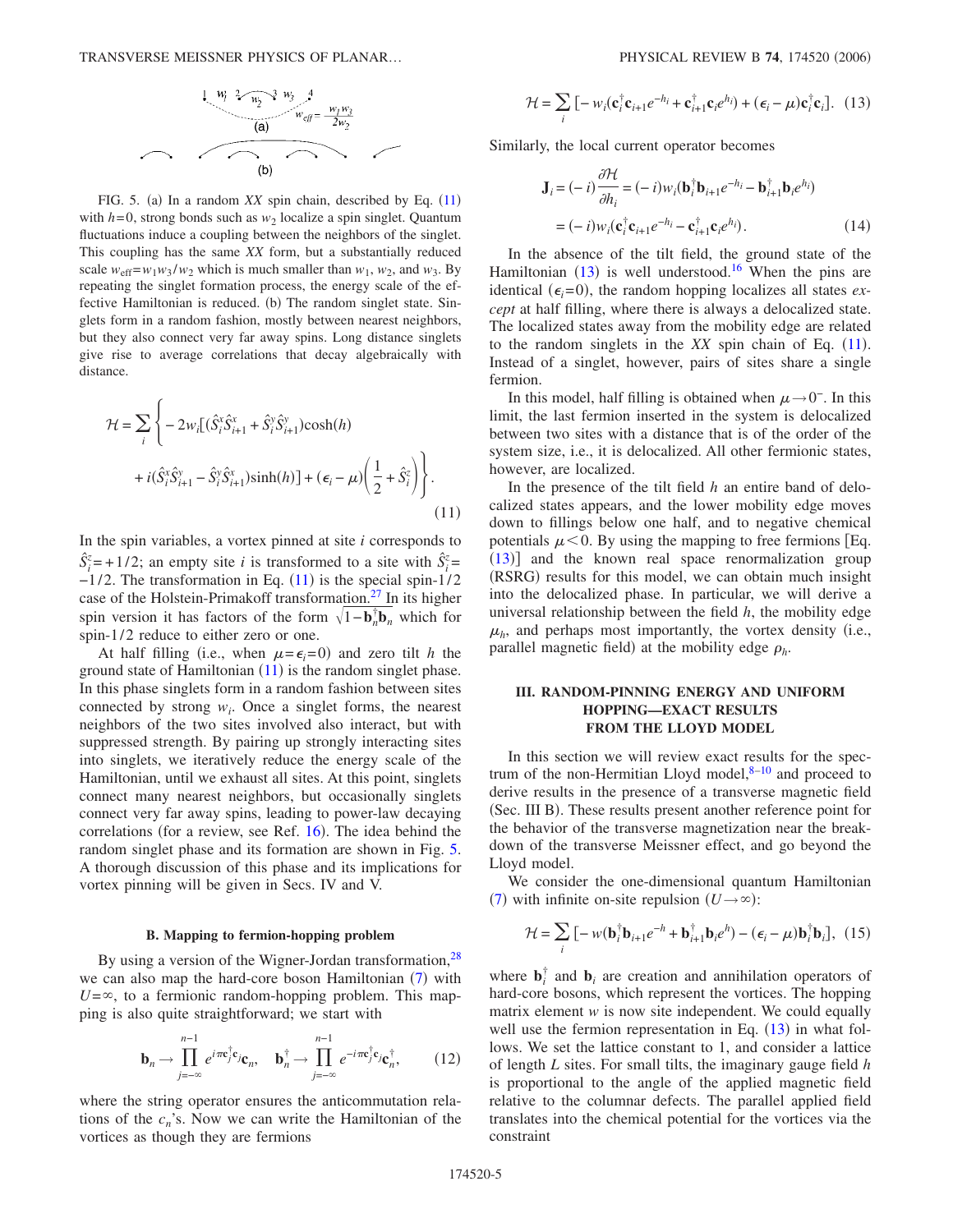$$
\int_{-\infty}^{\mu} g(\epsilon) d\epsilon = n, \qquad (16)
$$

<span id="page-5-0"></span>where *n* is the average number of vortices per columnar defect and  $g(\epsilon)$  is the density of states associated with the Hamiltonian of Eq. ([15](#page-4-3)). Assuming that the distribution of pinning energies  $\epsilon$  is symmetric, we can invoke particle-hole symmetry, and rewrite Eq.  $(16)$  $(16)$  $(16)$  as

$$
\int_{\mu}^{0} g(\epsilon)d\epsilon = \int_{-\infty}^{0} g(\epsilon)d\epsilon - \int_{-\infty}^{\mu} g(\epsilon)d\epsilon = 0.5 - n. \quad (17)
$$

In this section we will review the known qualitative feature of this noninteracting model of vortices with random pinning strength  $\epsilon_i$ . We will also focus on the analytic results known for the Lloyd model, $8-10$  which is described by the Hamiltonian  $(15)$  $(15)$  $(15)$  with a special distribution of the pinning energies  $\epsilon_i$ 

$$
P[\epsilon] = \frac{\gamma}{\pi} \frac{1}{\epsilon^2 + \gamma^2}.
$$
 (18)

<span id="page-5-2"></span>This model has played an important role in our understanding of one-dimensional localization of electrons.

#### **A. Structure of the spectrum and critical delocalization tilt**

Much of the physics of interacting vortices in  $(1+1)$  dimensions can be inferred from the shape of the spectrum of the Hamiltonian as a function of the applied transverse field *h*. For zero tilt *h*, the entire spectrum of Hamiltonian  $(15)$  $(15)$  $(15)$  is due to localized states, and is therefore real.<sup>4</sup> The density of states changes as a function of energy but experiences no singularities. When the external magnetic field is tilted relative to the columnar defects, the spectrum of the localized states does not change, but the wave functions associated with them spread out in the direction of the tilt. The invariance of the spectrum to the tilt, as long as the wave functions are localized, can be easily understood, since for any eigenstate of the Hamiltonian we can carry out a gauge transformation such that all the imaginary gauge field in a sufficiently large system is on a bond between sites where the eigenstate has no support.

Above some critical tilt  $h_0 > 0$ , a subset of the eigenfunctions delocalizes, and their energies become complex (see Fig. [6](#page-5-1)). As shown in Refs. [11](#page-19-9) and [12,](#page-19-24) the parts of the spectrum that first become delocalized are at the maximum of the DOS  $g(\epsilon)$ , which is generally in the center of the spectrum, at  $\epsilon = 0$ .

The transverse Meissner effect, however, persists until the vortex-eigenstates at the "Fermi energy"  $\mu$  become delocalized. This Fermi energy for the vortices is determined by the parallel (longitudinal) magnetic field  $B_{\parallel}$  or, equivalently, by the vortex density *n* per pin. The tilt at which the transverse Meissner effect breaks down is thus a function of *n*, and it is always bigger than the threshold tilt  $h_0$ :

$$
h_c(n) \ge h_0. \tag{19}
$$

The qualitative description above is exemplified by the spectrum of the Lloyd model. $8,9$  $8,9$  The delocalized portion of

<span id="page-5-1"></span>

FIG. 6. (Color online) (a) All eigenfunctions of the randompinning Hamiltonian are localized and independent of the tilt provided  $h < h_0$ . We suppose that the density of states (DOS) is peaked around *E*= 0 but is not singular. The effective chemical potential of the vortices,  $\mu$ , is determined by the longitudinal magnetization *n*, such that the density of occupied states below  $\mu$  equals  $n$ . (b) When the tilt of the applied field becomes  $h > h_0$ , a bubble of delocalized states develops where the DOS is peaked. As long as the bubble does not reach  $\mu$ , there is still no transverse magnetization. The thick lines mark the support of the eigenenergies in the complex *E* plane. (c) The transverse Meissner effect breaks down when  $h=h_c$ , and the delocalized bubble reaches  $\mu$ . The *total* vortex current is shown in Appendix A to be proportional to the imaginary part of the energy eigenvalue at the Fermi surface [see Eq.  $(A4)$  $(A4)$  $(A4)$ ].

<span id="page-5-3"></span>the spectrum of the Lloyd model is known to be $8$ 

$$
E_n^{\pm} = -2w \cos(\pm k_n + ih) \mp i\gamma,
$$
 (20)

where  $\gamma$  controls the width of the site-randomness distribu-tion in Eq. ([18](#page-5-2)). As the tilt increases such that  $h > h_0$ , a bubble of delocalized states appears in the center of the band (see Fig. [6](#page-5-1)). When  $h > h_c(n)$ , this bubble engulfs the chemical potential.

From the spectrum of the Lloyd model  $(20)$  $(20)$  $(20)$ , one can easily derive  $h_0$  and  $h_c$ . The lowest critical tilt  $h_0$  that produces delocalized eigenfunctions is obtained when the imaginary part of the energy becomes nonzero,  $\text{Im } E_n \neq 0$ , for some eigenstate  $E_n$ . As is obvious from Fig.  $6(b)$  $6(b)$ , this delocalization tilt will be the critical tilt where the transverse Meissner effect disappears at half filling  $(n=0.5)$ .  $h_0$  is given by

$$
\sinh(h_0) = \frac{\gamma}{2w}.\tag{21}
$$

The range of wave vectors  $k_n$  that defines the delocalized states are thus given by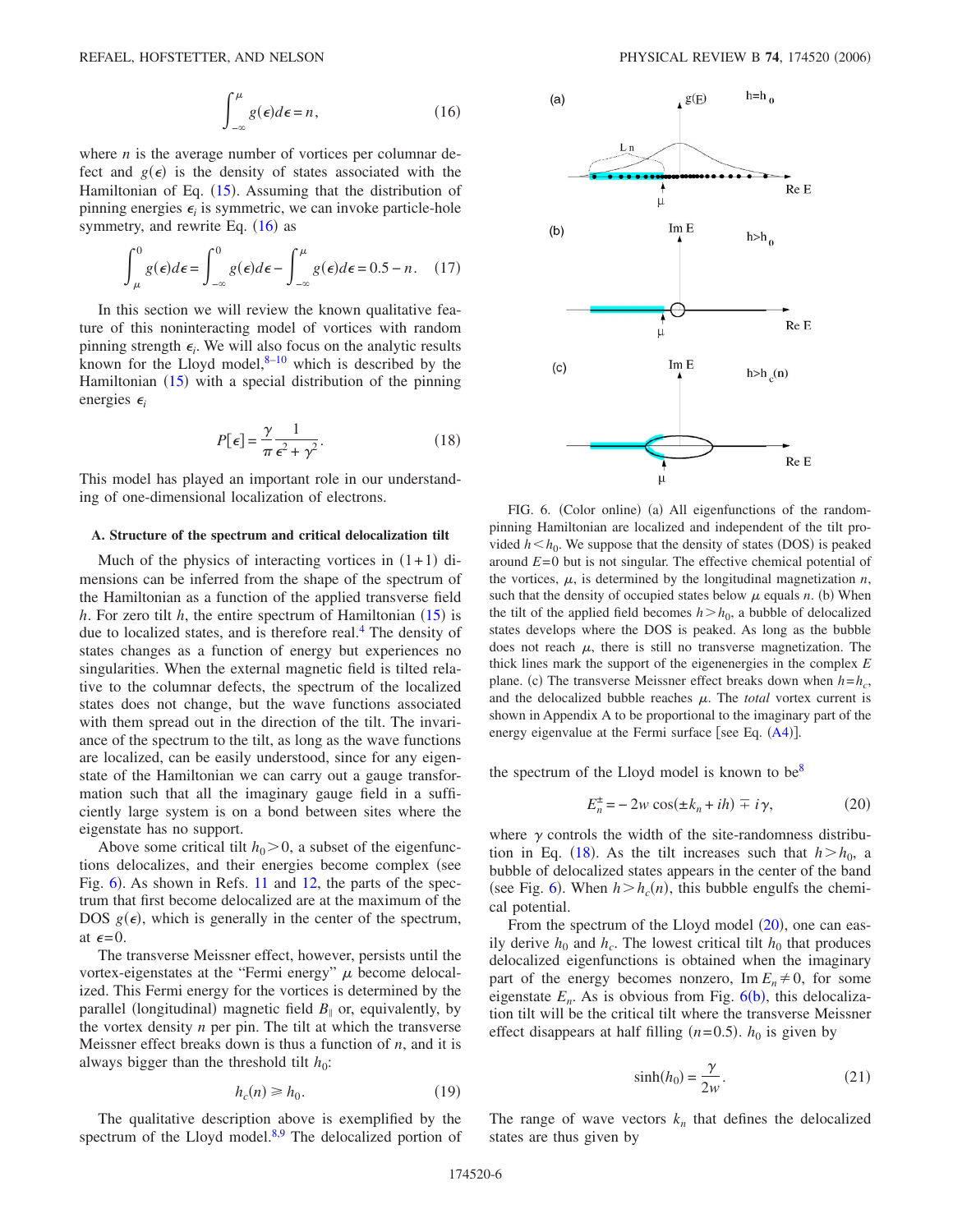$$
\sin|k_n| > \frac{\gamma}{2w \sinh(h)}.\tag{22}
$$

To obtain the critical tilt as a function of longitudinal magnetic field, we observe that the number of delocalized singlevortex states is

$$
N_{del} = \frac{2L}{\pi} \arccos\left(\frac{\gamma}{2w \sinh(h)}\right) \tag{23}
$$

<span id="page-6-0"></span>(note that the argument of the arccos is never bigger than 1). Thus the critical longitudinal vortex density for a given tilt is

$$
n_c = \frac{1}{2} - \frac{1}{\pi} \arccos\left(\frac{\gamma}{2w \sinh(h)}\right),\tag{24}
$$

which can be inverted to give the critical tilt for a given magnetization

$$
\sinh(h_c) = \frac{\gamma}{2w \cos[\pi(0.5 - n)]}.
$$
 (25)

### **B. Transverse magnetic flux near critical tilt**

Once vortices form delocalized states, the magnetization in the superconductor is no longer parallel to the columnar defects, and transverse flux appears. The total transverse flux, or vortex current in the quantum-mechanical picture, can also be found out easily for the Lloyd model. $8$ 

In Appendix A we derive a general rule for the total vortex current for delocalized states  $[Eq. (A4)]$  $[Eq. (A4)]$  $[Eq. (A4)]$ :

$$
J_{\text{total}} = 2\frac{1}{L} \sum_{k_n} \text{ Re } \frac{\partial E_n}{\partial h} = \frac{1}{\pi} (\text{Im } E_\mu - \text{Im } E_{\mu_m}), \qquad (26)
$$

where  $\text{Im } E_u$  is the imaginary part of the energy eigenvalue with real part  $\mu$  and  $\mu_m(h)$  is the chemical potential above which vortex states are delocalized (mobility edge). *L* is the total number of lattice sites. As discussed in Refs. [4](#page-19-3) and [6,](#page-19-5) this total "current" (similar to the derivative with respect to vector potential which gives the current in a quantum system) is proportional to the perpendicular component of the magnetic flux. If we consider our system having longitudinal vortex density *n* and tilt  $h > h_c$ , then the number of *delocalized* vortices (as opposed to vortex states) is  $n - n_c$  where  $n_c$ is given in Eq.  $(24)$  $(24)$  $(24)$ . Therefore, the  $k_n$  that are occupied by delocalized vortices are given by

$$
\arcsin\left(\frac{\gamma}{2w\sinh(h)}\right)
$$
  
=  $k_c$  <  $|k_n|$  <  $\arcsin\left(\frac{\gamma}{2w\sinh(h)}\right) + \pi(n - n_c) = k_F$ . (27)

Now, using Eq. ([A4](#page-18-0)) (see Appendix A) we can directly write the total current as

$$
J_{\text{total}} = \frac{1}{\pi} (\text{Im } E_{k_F} - \text{Im } E_{k_c})
$$
  
\n
$$
= \frac{1}{\pi} 2w \sinh(h) \left\{ \sin \left[ \arcsin \frac{\gamma}{2w \sinh(h)} + \pi(n - n_c) \right] \right\}
$$
  
\n
$$
- \sin \left( \arcsin \frac{\gamma}{2w \sinh(h)} \right) \}
$$
  
\n
$$
= \frac{1}{\pi} 2w \sinh(h) \left( \frac{\gamma}{2w \sinh(h)} \{ \cos[\pi(n - n_c)] - 1 \}
$$
  
\n
$$
+ \sqrt{1 - \frac{\gamma^2}{(2 \sinh(h)w)^2}} \sin[\pi(n - n_c)] \right). \tag{28}
$$

<span id="page-6-1"></span>Near the delocalization transition we have

$$
J_{\text{total}} = 2w \sinh(h) \sqrt{1 - \left(\frac{\gamma}{2w \sinh(h)}\right)^2} (n - n_c). \quad (29)
$$

Using the derivative of Eq.  $(24)$  $(24)$  $(24)$  we obtain

$$
\frac{dn_c}{dh} = \frac{1}{2\pi} \frac{\gamma}{2w} \frac{\cosh(h)}{\sinh^2 h} \frac{1}{\sqrt{1 - \left(\frac{\gamma}{2w} \frac{\sinh(h)}{\gamma}\right)^2}}.
$$

Upon putting this back in Eq. ([29](#page-6-1)) with  $h-h_c \approx |dn/dh(n)|$  $-\frac{n_c}{\sqrt{m}}$  we obtain a simple expression for the total current in the Lloyd model near delocalization, namely,

$$
J_{\text{total}} \approx \frac{\gamma}{2\pi \tanh(h)} (h - h_c). \tag{30}
$$

<span id="page-6-2"></span>This linear onset of the vortex current is qualitatively similar to numerical results for a box distribution of pinning energies, as presented in Sec. VII. When reintegrated as a formula for the transverse magnetic flux of a vortex system, ([30](#page-6-2)) leads to the prediction  $\zeta = 1$  for the exponent discussed in the Introduction, Eq.  $(2)$  $(2)$  $(2)$ .

# **IV. REAL SPACE RG OF THE BOSON-HOPPING PROBLEM**

One purpose of this paper is to understand the properties of vortices hopping in an array of identical pins with random locations, and contrast these properties with those of the random-pinning energy system with uniform hopping. The random-hopping problem is described by the Hamiltonian in Eq. ([7](#page-2-2)) with  $U \rightarrow \infty$ ,  $\epsilon_i = 0$ , and  $w_i$  random. In order to solve this model we apply the real-space renormalization group  $(RSRG)$  procedure.<sup>14[–17](#page-19-14)</sup> In this section we review the application of the RSRG to the random-hopping boson Hamiltonian.

The RSRG allows us to diagonalize the random Hamiltonian iteratively by eliminating the high energy degrees of freedom. The first step is finding the strongest bond in the chain and diagonalizing it while ignoring the rest of the Hamiltonian. Quantum fluctuations give rise to new interactions that bridge over the bond we diagonalize. If we are lucky, these renormalized interactions will be of the same form as the original Hamiltonian. Let us carry this out for the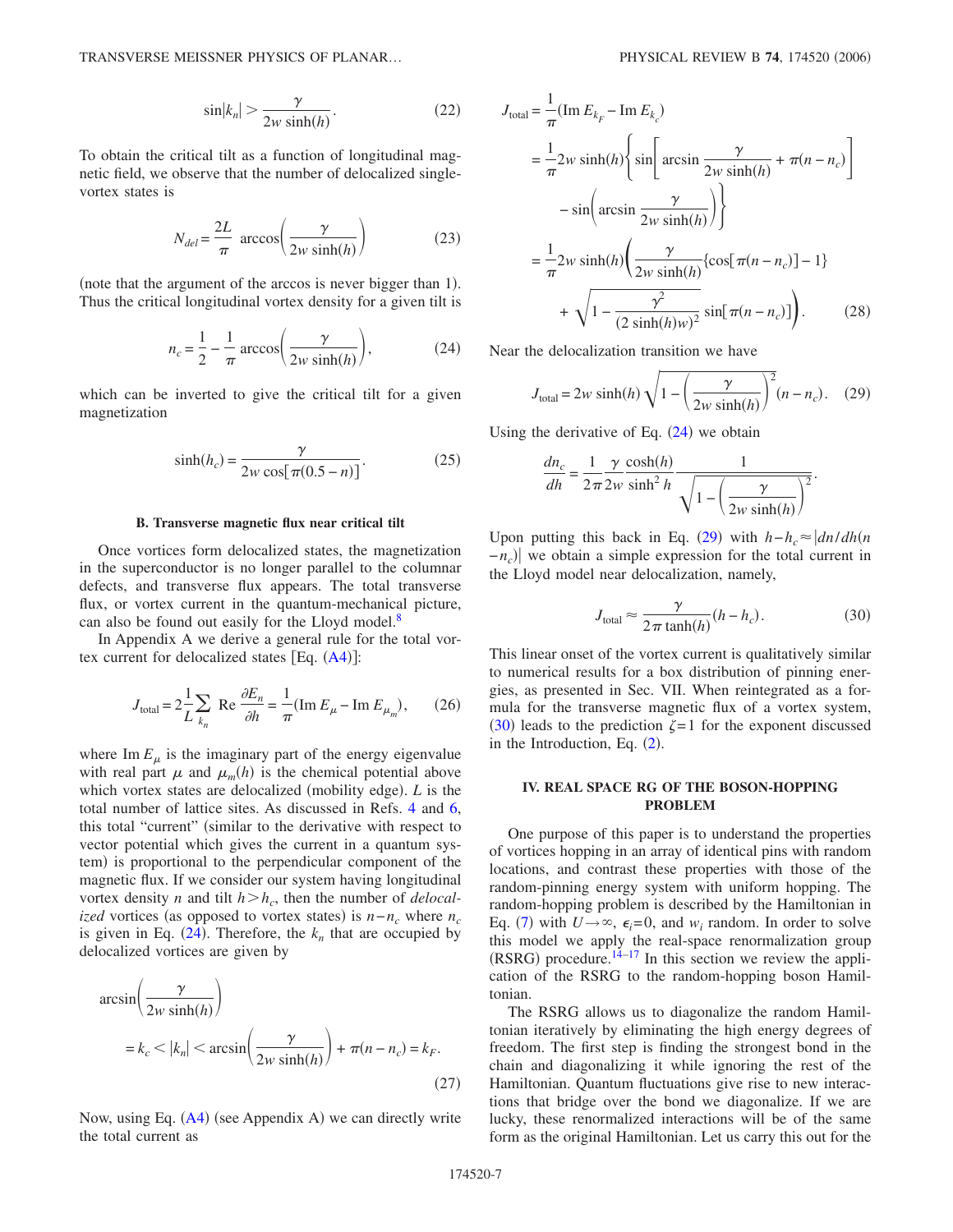boson-hopping Hamiltonian ([7](#page-2-2)). In effect, we diagonalize the Hamiltonian ([7](#page-2-2)) iteratively by putting vortices into a hierarchy of localized states shared by pairs of sites.

### **A. Diagonalization of the strongest bond**

The Hamiltonian we are interested in is given in Eq.  $(7)$  $(7)$  $(7)$ , with  $U \rightarrow \infty$  and  $\epsilon_i = 0$ :

$$
\mathcal{H} = \sum_{i} \left[ -w_i (\mathbf{b}_{i}^{\dagger} \mathbf{b}_{i+1} e^{-h} + \mathbf{b}_{i+1}^{\dagger} \mathbf{b}_{i} e^{h}) - \mu \mathbf{b}_{i}^{\dagger} \mathbf{b}_{i} \right].
$$

Suppose  $w_i$  is the strongest hopping energy in the chain. We first diagonalize a single nearest neighbor bond

<span id="page-7-0"></span>
$$
\mathcal{H}_i = -w_i(\mathbf{b}_i^{\dagger} \mathbf{b}_{i+1} e^{-h} + \mathbf{b}_{i+1}^{\dagger} \mathbf{b}_i e^h) - \mu(\mathbf{b}_i^{\dagger} \mathbf{b}_i + \mathbf{b}_{i+1}^{\dagger} \mathbf{b}_{i+1}).
$$
\n(31)

Because the vortices are hard core in this limit the only occupied states available in the Hilbert space are

$$
|i\rangle = \mathbf{b}_i^{\dagger}|0\rangle, \quad |i+1\rangle = \mathbf{b}_{i+1}^{\dagger}|0\rangle. \tag{32}
$$

<span id="page-7-2"></span><span id="page-7-1"></span>Diagonalizing Eq.  $(31)$  $(31)$  $(31)$  in the subspace spanned by Eq.  $(32)$  $(32)$  $(32)$ means diagonalizing the matrix

$$
\begin{pmatrix} -\mu & -w_i e^{-h} \\ -w_i e^h & -\mu \end{pmatrix}.
$$
 (33)

<span id="page-7-7"></span>Note that the eigenvalues of this Hamiltonian cannot depend on the tilt, in accordance with what we know on localized states—they carry no transverse magnetic field.<sup>4</sup> The eigenvalues and right eigenvectors of Eq.  $(33)$  $(33)$  $(33)$  are

$$
E_{\pm} = -\mu \pm w_i,
$$
  
\n
$$
|\pm\rangle = \frac{1}{\sqrt{2}} (e^{-h/2} |i\rangle \mp e^{h/2} |i+1\rangle).
$$
 (34)

Note that in this non-Hermitian quantum problem, the left eigenvectors are not the Hermitian conjugates of the right ones. In fact,

$$
\langle \pm | = \frac{1}{\sqrt{2}} (e^{h/2} \langle i | \mp e^{-h/2} \langle i+1 |).
$$

As long as  $E_$  < 0 and  $E_$  > 0 the ground state of  $H_i$  from Eq.  $(31)$  $(31)$  $(31)$  will contain a single vortex split between sites *i* and  $i+1$ . The eigenstate of bond  $i$  is therefore

$$
|-\rangle = (e^{-h/2}\mathbf{b}_i^{\dagger} + e^{h/2}\mathbf{b}_{i+1}^{\dagger})|0\rangle. \tag{35}
$$

<span id="page-7-6"></span>This state is described in Fig.  $7(a)$  $7(a)$ .

The next step is to include the rest of the Hamiltonian, and in particular neighboring bonds corresponding to  $\mathcal{H}_{i\pm 1}$ . These terms will lead to quantum fluctuations above the ground state of  $\mathcal{H}_I$ . Thus it is necessary to find the allowed excited states of Eq.  $(7)$  $(7)$  $(7)$  which involve 2 and 0 vortices. These states are simply

$$
|1,1\rangle = \mathbf{b}_i^{\dagger} \mathbf{b}_{i+1}^{\dagger} |0\rangle,
$$
  

$$
|0,0\rangle = |0\rangle,
$$
 (36)

<span id="page-7-4"></span>with energies  $E=-2\mu$  and  $E=0$ , respectively; they are depicted in Figs.  $7(b)$  $7(b)$  and  $7(c)$ . Note that their kinetic energy is

<span id="page-7-3"></span>

FIG. 7. (Color online) Eigenstates of the bond *i*. (a) The lowest eigenstate of the Hamiltonian  $\mathcal{H}_i$  from Eq. ([31](#page-7-0)) is  $|-\rangle$  [Eq. ([35](#page-7-6))]. Sites  $i$  and  $i+1$  share a single vortex. In the imaginary time description, it is as though the vortex tunnels back and forth between the two columnar pins. The energy of this state is  $-\mu - w_i$ . (b) An excited state in which both pins are empty, with energy eigenvalue zero. (c) An excited eigenstate of  $\mathcal{H}_i$  with energy  $-2\mu$ ; both pins are occupied by vortices.

 $E_k$ =0; their only energy comes from the chemical potential.

# **B. Second order perturbation theory and renormalized hopping and tilt**

Having diagonalized the bond  $\mathcal{H}_i$  we now need to incorporate the rest of the Hamiltonian as a perturbation. To second order in the hopping matrix elements, we need to concentrate only on the two neighboring bonds

$$
V = -w_{i-1}(\mathbf{b}_{i-1}^{\dagger}\mathbf{b}_{i}e^{-h} + \mathbf{b}_{i}^{\dagger}\mathbf{b}_{i-1}e^{h}) - w_{i+1}(\mathbf{b}_{i+1}^{\dagger}\mathbf{b}_{i+2}e^{-h} + \mathbf{b}_{i+2}^{\dagger}\mathbf{b}_{i+1}e^{h}).
$$
 (37)

The second order Hamiltonian is then

<span id="page-7-5"></span>
$$
V^{(2)} = -\frac{\langle -|V|0,0\rangle\langle0,0|V|-\rangle + \langle -|V|1,1\rangle\langle1,1|V|-\rangle}{w_i}
$$
  
= 
$$
-\frac{w_{i-1}^2}{w_i} - \frac{w_{i+1}^2}{w_i} - \frac{w_{i-1}w_{i+1}}{w_i}(\mathbf{b}_{i-1}^{\dagger}\mathbf{b}_{i+2}e^{-3h} + \mathbf{b}_{i+2}^{\dagger}\mathbf{b}_{i-1}e^{3h}),
$$
(38)

where, as in Eq.  $(36)$  $(36)$  $(36)$ ,  $|0,0\rangle$  is a state with both sites *i* and *i* +1 empty, and  $|1,1\rangle$  is a state with both sites full. Quantum fluctuations thus give rise to a new coupling between sites *i*−1 and *i*+2. This renormalization process is depicted in Fig. [8,](#page-8-0) and is discussed below.

Equation  $(38)$  $(38)$  $(38)$  is quite remarkable. It tells us that after localizing a vortex between sites  $i$  and  $i+1$ , we can forget about these two sites. Except for a constant contribution, the only change we need to make to the Hamiltonian is to add a new hopping term that allows vortices to hop over the occupied pair, from *i*−1 to *i*+2. In addition, we see that this hopping is associated with the composite tilt of the three bonds linking *i*− 1 and *i*+ 2. In general, upon allowing for different tilt fields on neighboring bonds, the effective strength and effective tilt of the renormalized bond are, respectively,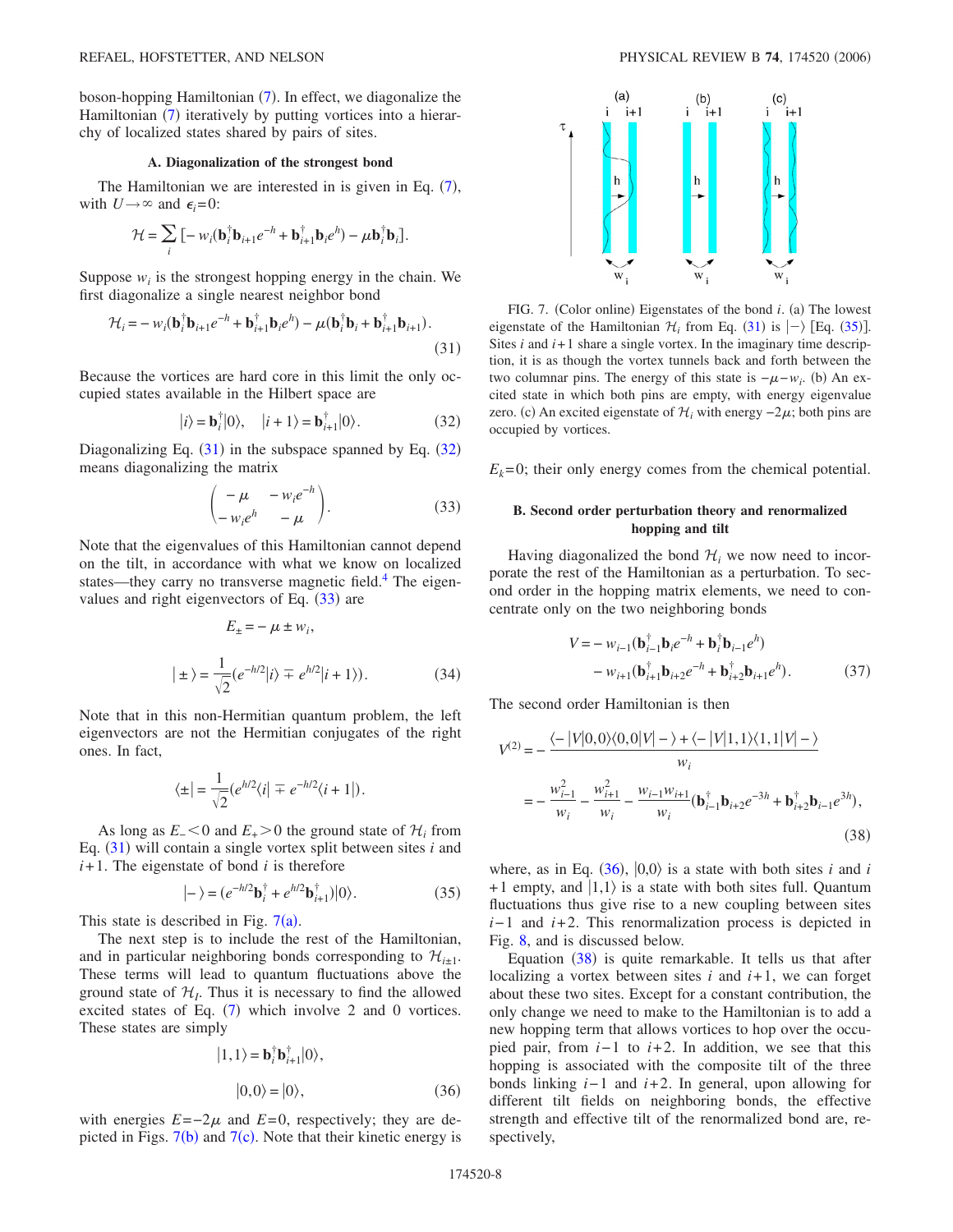<span id="page-8-0"></span>

FIG. 8. (Color online) Real-space RG decimation step, where we allow for different tilt fields  $h_i$  on neighboring bonds. In each step of the renormalization we find the strongest bond  $w_i = \Omega$ . We diagonalize it and minimize its energy by allowing a single vortex to fluctuate between the two columnar pins  $i$  and  $i+1$ . A vortex in site *i*− 1 may then fluctuate into site *i*, raise the energy of sites *i* and  $i+1$ , and make the vortex in site  $i+1$  relax by fluctuating into site  $i+2$ . Thus we can eliminate sites  $i$  and  $i+1$ , by including the effective hopping between sites *i*− 1 and *i*+ 2. The effective transverse field (tilt) between  $i-1$  and  $i+2$  becomes the sum of the tilts connecting these two sites.

$$
w_{i-1,i+2}^{\text{eff}} = \frac{w_{i-1}w_{i+1}}{\Omega},
$$
  

$$
h_{i-1,i+2}^{\text{eff}} = h_{i-1} + h_i + h_{i+1},
$$
 (39)

<span id="page-8-1"></span>where we introduced the notation  $\Omega = \max\{w_i\}$  (also see Fig. [8](#page-8-0)). Equations ([39](#page-8-1)) are the *RG rules* for the RSRG as applied to the vortex-hopping problem.

As it turns out, Eqs.  $(39)$  $(39)$  $(39)$  coincide with the RG flow equations for the fermion-hopping problem (or *XX* spin chain problem) in the Hermitian case  $h=0$ . The only difference is that the tilt  $h_i$  replaces the length of bonds, as one might expect in the case of localized states.<sup>4</sup> In order to solve the flow equations we can thus use techniques known from the Hermitian case.

Two important points should be made here. (1) The flows of the  $h_i$ 's and  $w_i$ 's are independent. (2) No new terms are produced. In particular, we do not produce randomness in the chemical potential. In the pure model it is the particle-hole symmetry that prevented us from having new chemical-potential terms. But Eq. ([7](#page-2-2)) with nonzero tilt does not have particle-hole symmetry or, more precisely, it is symmetric under a particle-hole transformation accompanied by a changing the tilt direction

$$
\mathbf{b} \to \mathbf{b}^{\dagger}, \quad \mathbf{b}^{\dagger} \to \mathbf{b}, \quad h \to -h. \tag{40}
$$

<span id="page-8-2"></span>Terms such as

$$
\mathbf{b}^\dagger \mathbf{b} e^h + \mathbf{b} \mathbf{b}^\dagger e^{-h}
$$

are allowed in the presence of the modified *p*-*h* symmetry [Eq. ([40](#page-8-2))], and they would create a bias towards vortices (or holes). Fortunately, as discussed above, they are not produced.

#### **C.** Flow equations for the distribution of  $h_i$  and  $w_i$

In the previous section we derived the RG rules that govern the effective tilt and hopping matrix elements. By using these RG rules we can gradually decrease the energy scale of the Hamiltonian while determining the high energy parts of the ground state. When the energy scale reaches zero, the Hamiltonian that we started with is effectively diagonalized. The RG rules on their own, however, do not tell us much about the eigenvalue spectrum. To obtain useful information, we need to convert the RG rules into differential flow equations for the distributions of bond strength and tilt. As pointed out before, this has been essentially done already in the corresponding Hermitian problem.

Equation ([39](#page-8-1)) provides RG rules that are identical to the case of the random *XX* Hamiltonian.<sup>16</sup> In this case we renormalize the bond strength and the *length* of bonds. Equations ([39](#page-8-1)) suggest that for random vortex hopping in the non-Hermitian problem, the length of a bond is replaced by the bond's *tilt*. This observation allows us to use essentially all results derived for the *XX* model in Ref. [16](#page-19-13) and apply them in this problem. In this section we review these results as they apply to the vortex-hopping problem.

<span id="page-8-3"></span>We need the flow equation for the joint probability distribution  $\rho(w, h)$  of the hopping strength and tilt on a bond with respect to the gradually decreasing energy scale  $\Omega$ . As in the theory of random spin chains, we introduce a logarithmic variable  $\zeta$  to replace the bond's strength, and a renormalization-group flow parameter  $\Gamma$ :

$$
\zeta_i = \ln \frac{\Omega}{w_i},
$$
  

$$
\Gamma = \ln \frac{\Omega_0}{\Omega},
$$
 (41)

where  $\Omega_0$  is the initial energy scale (largest matrix element) in the problem. The logarithmic energy scale  $\Gamma$  is the RG flow parameter, and it increases as the energy scale is decreased. Note also that in every step of the RG we renormalize away bonds with  $\zeta \rightarrow 0$ . In the continuum limit, one can verify that to generate the flow  $\Gamma \rightarrow \Gamma + d\Gamma$  we renormalize all bonds with  $0 \le \zeta \le d\Gamma$ . The logic behind the definition of  $\zeta$  in Eq. ([41](#page-8-3)) becomes clear upon considering the first RG rule in terms of the new variables. Equation ([39](#page-8-1)) takes the form

$$
\zeta_{i-1,i+2}^{\text{eff}} = \zeta_{i-1} + \zeta_{i+1}.
$$
 (42)

Upon transforming  $\rho(w, h)$  into the new variables, we obtain the joint probability distribution  $P(\zeta, h)$ . The flow equation for  $P(\zeta, h)$  is given by<sup>16</sup>

<span id="page-8-4"></span>
$$
\frac{dP(\zeta,h)}{d\Gamma} = \frac{\partial P(\zeta,h)}{\partial \zeta} + \int \int d\zeta_1 d\zeta_2 dh_0 dh_1 dh_2 \delta(\zeta - \zeta_1 - \zeta_2)
$$
  
 
$$
\times \delta(h - h_0 - h_1 - h_2) P(0,h_0) P(\zeta_1,h_1) P(\zeta_2,h_2).
$$
 (43)

Equation ([43](#page-8-4)) greatly simplifies if we take the Laplace transform with respect to *h*. If *y* is the Laplace transform variable conjugate to *h*, we obtain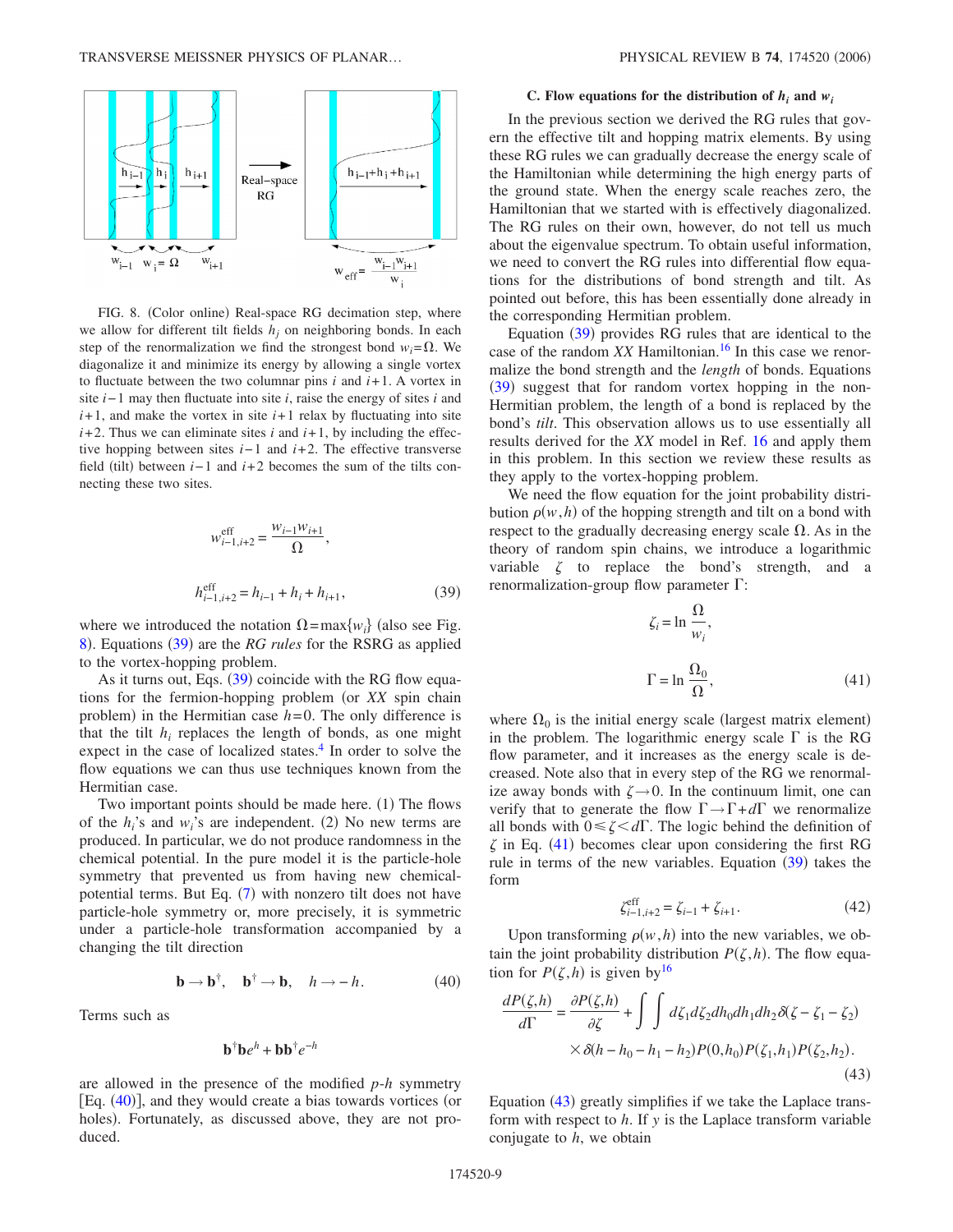<span id="page-9-0"></span>
$$
\frac{dP(\zeta, y)}{d\Gamma} = \frac{\partial P(\zeta, y)}{\partial \zeta} + \int \int d\zeta_1 d\zeta_2 \delta(\zeta - \zeta_1 - \zeta_2)
$$
  
×P(0, y)P(\zeta\_1, y)P(\zeta\_2, y). (44)

The derivation of this equation is given in detail in Ref. [16.](#page-19-13)

### **D. Universal fixed point distributions of** *w* **and** *h***, length energy scaling, and density of states**

<span id="page-9-1"></span>Remarkably, Eq. ([44](#page-9-0)) has a scaling solution which is an attractor to essentially all boundary conditions.<sup>17</sup> This solution is

$$
P(\zeta, y) = \frac{1}{\Gamma + \Gamma_0} \exp\{-\sqrt{y} \coth[\sqrt{y}(\Gamma + \Gamma_0)\zeta]\},\qquad(45)
$$

where  $\Gamma_0$  is a nonuniversal constant of integration. This solution, once inverse-Laplace transformed, gives the joint probability distribution of bond strengths and effective tilt. Given some initial Hamiltonian and tilt, at sufficiently low energy scales (i.e., in the limit of large system size for the vortex problem) the distribution of effective couplings will be given by Eq.  $(45)$  $(45)$  $(45)$ .

From this solution we find that the average logarithmic coupling obeys

$$
\overline{\zeta} = \Gamma + \Gamma_0,\tag{46}
$$

<span id="page-9-2"></span>where the overbar denotes disorder averaging. Also, Eq. ([46](#page-9-2)) is obtained from the marginal distribution for the logarithmic couplings, i.e., Eq. ([45](#page-9-1)) with  $y \rightarrow 0$ . In addition we infer that the Laplace parameter conjugate to the tilt scales as

$$
\bar{y} \sim (\Gamma + \Gamma_0)^{-2},
$$

<span id="page-9-6"></span>and therefore the tilt field scales as

$$
\overline{h_{\rm eff}} \sim (\Gamma + \Gamma_0)^2. \tag{47}
$$

From the above scaling we can infer the average length of a bond after the RG reached the logarithmic energy scale  $\Gamma$ . This scaling is identical to the tilt-energy scaling, as mentioned above

$$
l = l_0(\Gamma + \Gamma_0)^2.
$$
 (48)

<span id="page-9-7"></span>The concomitant relation to the length-energy scaling is the relation between the fraction of unoccupied pinning sites *f* and the energy. This relation has to be

$$
f = \frac{f_0}{(\Gamma + \Gamma_0)^2},\tag{49}
$$

<span id="page-9-3"></span>where  $\Gamma_0$  and  $f_0$  are nonuniversal constants that depend on the particular realization of the disorder.

A formula used by Shnerb and Nelson<sup>11[,12](#page-19-24)</sup> and Brouwer *et al.*[9](#page-19-17) will provide us with a connection between the spectrum of the Hermitian Hamiltonian (with zero tilt) and the spectrum of the tilted Hamiltonian, see Sec. VI B. In order to use this formula to find information about delocalized vortex states, however, we will need knowledge of the density of states in the zero-tilt limit.

The density of states (DOS) can also be derived from Eq. ([49](#page-9-3)). The number of states per length in the energy interval

 $\Omega \rightarrow \Omega - d\Omega$ , or  $\Gamma \rightarrow \Gamma + d\Gamma$  (with  $\Omega = \Omega_I e^{-\Gamma}$ ) is just the number of bonds that get decimated at that energy scale. This, in turn, is given by

$$
fP(\zeta=0,y=0)d\Gamma.
$$

<span id="page-9-4"></span>Converting this into energy terms, using Eqs.  $(45)$  $(45)$  $(45)$  and  $(49)$  $(49)$  $(49)$ , we obtain

$$
g(\epsilon) = \frac{f_0}{\ln^3(\Omega_I/\epsilon)} \frac{1}{\epsilon},\tag{50}
$$

where the energy  $\epsilon$  is measured from the center of the band and

$$
\Omega_I = \Omega_0 e^{\Gamma_0}.\tag{51}
$$

We expect Eq. ([50](#page-9-4)) to be asymptotically exact for small  $\epsilon$ . The density of states, Eq.  $(50)$  $(50)$  $(50)$ , exhibits the Dyson singularity.<sup>29</sup> Similar scaling as above was obtained using alternative methods in Ref. [30.](#page-19-28)

In order to check Eqs.  $(46)$  $(46)$  $(46)$  and  $(49)$  $(49)$  $(49)$ , we carried out the real-space RG procedure numerically on chains with 5  $\times 10^6$  sites for two types of distributions—the block distribution and displaced power-law distribution. In Fig. [9](#page-10-0) we plot the average logarithmic coupling and the density of free sites vs the logarithmic flow parameter  $\Gamma$  for the representatives of the two distributions types further described in the figure caption). From these plots we also infer the values of the nonuniversal constants  $f_0$  and  $\Gamma_0$ , which will be used later to compare results for the vortex localization problem.

### **E. Applicability of the RSRG with nonzero tilt**

The application of the RSRG breaks down as soon as we reach energies at the mobility edge, because we can no longer write a vortex wave function which is localized between two sites—this becomes impossible as soon as the chemical potential reaches the mobility edge, and the states become extended. We *can* nevertheless take advantage of the real-space RG as long as we stop decimating when the energy scale reaches the mobility edge. In addition, the RSRG gives a reliable expression for the density of states of the Hamiltonian ([7](#page-2-2)) with zero tilt.

## **V. CONNECTION WITH VORTEX PHYSICS**

In the previous section we derived the RSRG for the vortex-hopping imaginary time Hamiltonian. In this section we will clarify the relation of the results obtained above to the physics of vortex lines with columnar pins in planar superconductors.

The vortex hopping Hamiltonian yields an energy spectrum, with filling factor determined by a chemical potential  $\mu$ . The RSRG outlined above is used to determine the wave function of vortices in a given chemical potential; in each step of the RG, the strongest bond is diagonalized, and if the bond energy of a vortex placed on the bond is lower than the chemical potential

$$
E_{-} = -\tilde{w} - \mu < 0,\tag{52}
$$

<span id="page-9-5"></span>then a vortex is localized on that bond. If the strongest bond in the renormalized chain is too weak to obey Eq.  $(52)$  $(52)$  $(52)$ , then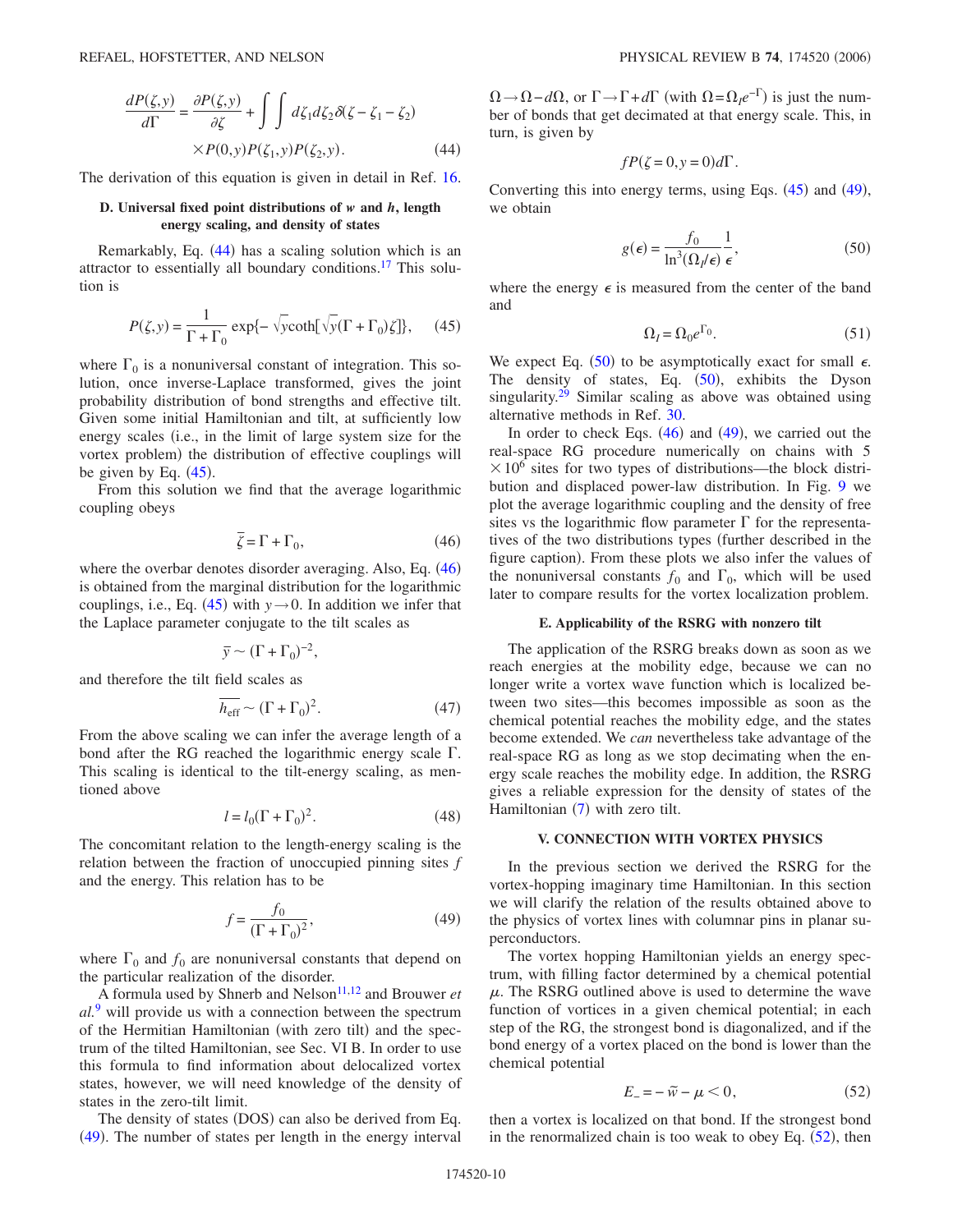<span id="page-10-0"></span>

FIG. 9. Numerical real-space RG for an initial block distribution, i.e., initial hoppings uniformly distributed between *d* and 1+*d*, and for an initial "displaced power-law" distribution, with initial hoppings given by  $w = 0.01 + w_r$  and  $0 \lt w_r \le 1$  distributed as  $P[w_r] = (1 - a) \frac{1}{w_r^a}$ . The latter distribution of *w<sub>r</sub>* corresponds to a hopping strength which is exponentially suppressed with the distance between pins  $w_r \propto e^{-x}$  with *x* distributed as  $P[x] \propto e^{-(1-a)x}$ . Each graph represents averaging over 20 realizations. (a) The average logarithmic coupling  $\bar{\zeta}$  vs the logarithmic RG flow parameter  $\Gamma$ . The fitted slope in the two curves is 0.99. From the intercept we deduce  $\Gamma_0$ . For the box distribution  $\Gamma_0$ =0.31 *(d*)  $= 0.1$ ) and for the power-law distribution  $\Gamma_0 = 0.71$  ( $a = 0.5$ ). These plots should be compared with the linear dependencies predicted by Eq. ([46](#page-9-2)). (b) The inverse density of free sites  $1/f$  vs  $(\Gamma + \Gamma_0)^2$ , with  $\Gamma_0$  obtained from the graphs in (a). As expected from Eq. ([49](#page-9-3)), the intercepts of the curves with the *y* axis in the two plots are negligible compared to 1/*f*: 2.6 (box distribution with *d*=0.1) and −0.29 (power-law distribution with  $a=0.5$ ). From the slope of the two curves we find  $f_0=0.37$   $(d=0.1)$  and  $f_0=1.85$   $(a=0.5)$ .

the RG is stopped and we have found the ground state of the zero-tilt model.

For flux lines, however, we often want to know the longitudinal magnetic field, proportional to the vortex density *n*. We need to find out how  $n$  and  $\mu$  are related. This is done using Eq. ([49](#page-9-3)). The longitudinal vortex density vs the fraction of unoccupied sites *f* is

$$
n = \frac{1}{2}(1 - f) = \frac{1}{2}\left(1 - \frac{f_0}{(\Gamma + \Gamma_0)^2}\right),
$$
 (53)

<span id="page-10-1"></span>i.e., the longitudinal vortex density is half the density of filled pinning sites, since each vortex is localized on bonds, and thus on two sites. The number of unoccupied sites *f* as a function of energy scale is taken from Eq. ([49](#page-9-3)). Now, the condition ([52](#page-9-5)) gets translated to (assuming negative  $\mu$ ; for positive  $\mu$  we can carry out a particle-hole transformation)

$$
\Gamma = \ln \frac{\Omega_0}{|\mu|}.\tag{54}
$$

Upon inverting Eq.  $(53)$  $(53)$  $(53)$ , we thus obtain

$$
\mu = -\Omega_0 e^{\Gamma_0} \exp\left(-\sqrt{\frac{f_0}{1 - 2n}}\right).
$$
 (55)

<span id="page-10-2"></span>Note that  $\Omega_0$  is the initial energy scale, and  $f_0$  and  $\Gamma_0$  are constants that are determined by the initial distribution of hoppings, and which can be calculated as in Fig. [9.](#page-10-0) Equation  $(55)$  $(55)$  $(55)$  is tested in Fig. [10](#page-11-0) for two forms of disorder.

In the following, we will find the mobility edge,  $\mu_m$ , of the vortex-hopping model with tilt, using the RSRG. We will then use the above relations to convert the results to the physical variable *n*.

All results will depend on the initial conditions through the nonuniversal quantities  $\Omega_I$  and  $f_0$ . Nevertheless these results are valuable since our results will be able to describe the entire phenomenology of the depinning transition in terms of these two constants, which encode the relevant part of the initial distribution. These constants can be evaluated for a given distribution either by carrying out the RSRG numerically, or by fitting curves to partial results obtained in other methods, for instance, by comparing the density of states ([50](#page-9-4)) to a spectrum obtained numerically. In general, when comparing our results to spectra obtained numerically, it is easier to use formulas with  $\mu$  in them rather than the physical *n*.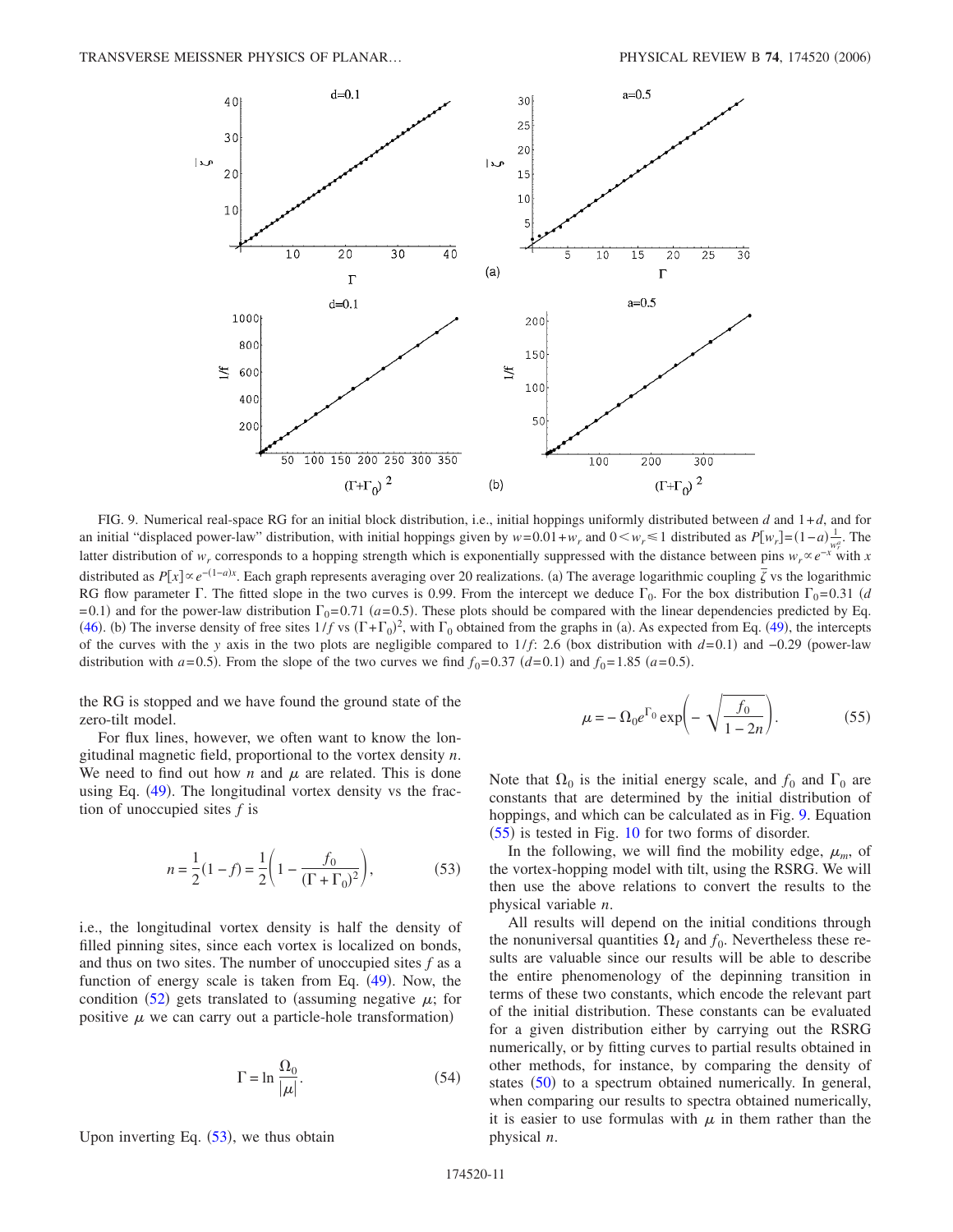<span id="page-11-0"></span>

FIG. 10. Semilog plots of the vortex chemical potential  $\mu$  vs the longitudinal vortex density *n* for a box disorder distribution with  $d=0.1$ , and for a displaced power-law distribution with  $a=0.5$ , as in Fig. [9.](#page-10-0) The solid lines are Eq. ([55](#page-10-2)) with  $\Gamma_0$  and  $f_0$  given in the caption of Fig. [9.](#page-10-0) Insets show the linear-linear plots.

# **VI. APPLICATION OF THE RSRG RESULTS TO NON-HERMITIAN DELOCALIZATION**

In the above we derived many characteristics of the vortex-hopping problem while assuming that all vortices are localized. The most interesting aspects of the problem, however, arise in relation to the delocalization transition of vortices with sufficient tilt.

The physical quantities of interest are essentially all related to the energy spectrum of the problem. Most particularly, given a tilt—an angle relative to the columnar defects with which we apply a magnetic field—how much magnetic field can we apply such that all vortex lines remain localized in configurations parallel to the columnar pins? This question is answered by finding the mobility edge of the non-Hermitian boson-hopping model. Once we know the effective chemical potential in which the vortex bosons become depinned, the density of bosons at this chemical potential determines the critical field for destruction of the transverse Meissner effect.

Another interesting quantity is the transverse magnetic field as a function of tilt above the mobility threshold for a given longitudinal field. The transverse field is proportional to the boson current [see Eq.  $(8)$  $(8)$  $(8)$ ]. For tilts slightly above the mobility threshold  $h_c$  (i.e., a chemical potential slightly above the mobility edge), the boson current is simply given as  $[Eq. (A4)]$  $[Eq. (A4)]$  $[Eq. (A4)]$ :

<span id="page-11-1"></span>

FIG. 11. Simplified model with a single strong pin. We use this model to determine the mobility edge for a given tilt. The model consists of a uniform pinning lattice with hopping *w*, periodic boundary conditions, and one pair of strongly interacting sites with hopping  $w_0$ . The strong bond localizes a vortex in it as long as the tilt is sufficiently weak. The wave function is schematically plotted, showing that its decay is asymmetric. Strong enough tilt will prevent the wave function from decaying on its right side, signaling a delocalization transition. This problem with non-hard-core vortices was considered in Ref. [10.](#page-19-8)

$$
J = \frac{1}{\pi}(\mu - \mu_c) \tan \theta,
$$

where  $\theta$  is the angle of ascent of the spectrum in the complex energy plane (see Fig. [13](#page-14-0)). The angle  $\theta$  is a universal function of the external magnetic field, or the chemical potential.

In this section we will analytically derive these quantities for the random-hopping model. First, we will find the mobility edge as a function of tilt, or, equivalently, the tilt threshold as a function of external field. In order to obtain the transverse magnetization, we will need to use a formula appearing in Refs. [9,](#page-19-17) [11,](#page-19-9) and [12,](#page-19-24) which connects the spectrum of the Hermitian boson-hopping Hamiltonian with the spectrum of the non-Hermitian problem and the tilt. We will introduce this formula, and use it to derive the quantities of interest.

#### **A. Mobility edge of the random-hopping Hamiltonian**

By using the RSRG, we demonstrated in Sec. IV that when the tilt is zero, vortices are localized between pairs of pinning sites. We also showed that as we reduce the energy scale of the Hamiltonian, and place vortices onto pairs of pinning sites that are increasingly far apart, the effective tilt *h*eff per site also increases. For any given initial tilt, at some energy scale there will no longer be a localized vortex solution. This energy is the mobility edge  $\mu(h)$ . Alternatively, there will be a critical longitudinal vortex density, which we denote  $n(h)$ , above which vortices are no longer restricted to the pinning sites. In this section we find the relation between the tilt and the critical longitudinal vortex density.

#### *1. Single strong bond*

We start our investigation by solving a simplified problem that will give us the correct solution. We will then proceed to justify it for the random-hopping Hamiltonian. Consider a ring of columnar defects, where there is one strong bond,  $w_0$ , and all other bonds are  $w \leq w_0$  (Fig. [11](#page-11-1)):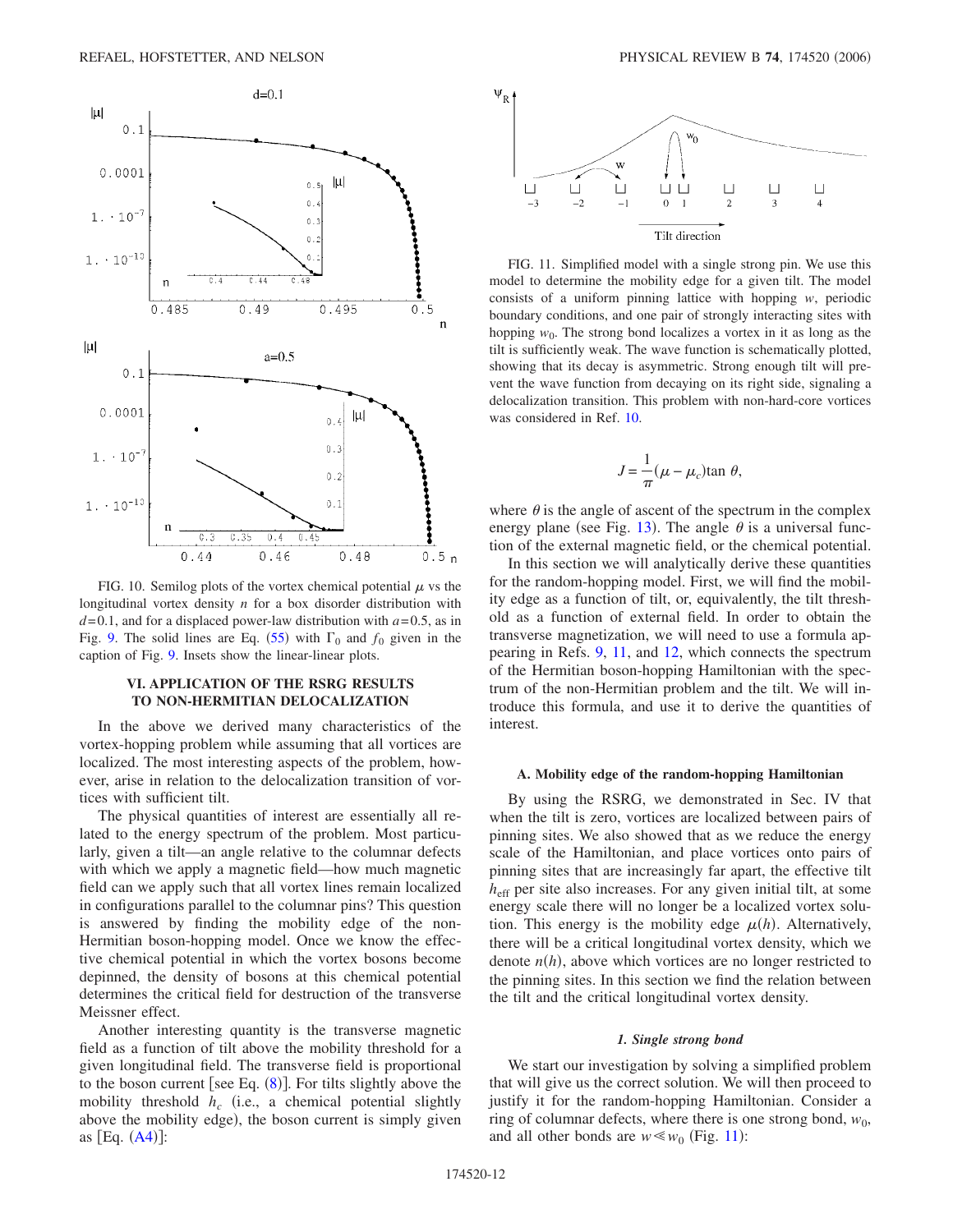TRANSVERSE MEISSNER PHYSICS OF PLANAR...

<span id="page-12-0"></span>
$$
\mathcal{H} = -\sum_{i \neq 0} w(\mathbf{b}_i^{\dagger} \mathbf{b}_{i+1} e^{-h} + \mathbf{b}_{i+1}^{\dagger} \mathbf{b}_i e^h) - w_0(\mathbf{b}_0^{\dagger} \mathbf{b}_1 e^{-h} + \mathbf{b}_1^{\dagger} \mathbf{b}_0 e^h).
$$
\n(56)

The strong bond can localize a single vortex; we will determine at what tilt *h* this state delocalizes.

The eigenfunctions of Hamiltonian ([56](#page-12-0)) can be solved exactly. In particular, the localized wave function at the bottom of the band reads, up to normalization,

$$
|\psi\rangle = \left(\sum_{n\leq 0} e^{\kappa_L(n-1/2)} \mathbf{b}_n^{\dagger} + \sum_{n>0} e^{-\kappa_R(n-1/2)} \mathbf{b}_n^{\dagger}\right)|0\rangle. \tag{57}
$$

<span id="page-12-5"></span><span id="page-12-1"></span>The left and right decay coefficients  $\kappa_L$  and  $\kappa_R$  are given by

$$
\kappa_R a = \ln \frac{w_0}{w} - h,
$$
  

$$
\kappa_L a = \ln \frac{w_0}{w} + h,
$$
 (58)

where *a* is the lattice constant.

A localized solution of the form  $(57)$  $(57)$  $(57)$  can only exist as long as both  $\kappa_R$  and  $\kappa_L$  are positive; otherwise we cannot accommodate the periodic boundary conditions (as the system is a ring). Hence, the threshold tilt is given by the condition that  $\kappa_R = 0$  or

$$
h_c = \ln \frac{w_0}{w}.\tag{59}
$$

## <span id="page-12-2"></span>*2. Generalization for the random-hopping model*

Let us now generalize this result to the case of random hopping. At every stage of the RG we assume that the strongest bond localizes a vortex, with energy  $E = \Omega = \Omega_0 e^{-\Gamma}$ . If we assume that all other bonds are the same, the problem reduces to the localizing bond problem above. However, we need a generalized condition that takes into account the randomness of the weak bonds. In this case the natural generalization of condition  $(59)$  $(59)$  $(59)$  would be

$$
h_{\text{eff}}^c = \ln \frac{w_0}{w} = \ln \frac{\Omega}{w} = \Gamma + \Gamma_0,\tag{60}
$$

<span id="page-12-3"></span>where the last equality is due to Eq.  $(46)$  $(46)$  $(46)$ . The reason for writing  $h_{\text{eff}}$  is to remind ourselves that the tilt *h* we consider in this section is the renormalized *h*. In the next section we connect the results derived above with the bare parameters of the vortex-pinning problem.

So far Eq. ([60](#page-12-3)) is just a physically motivated guess. There are, however, several more rigorous ways to derive it. The most straightforward proof is obtained via perturbation theory. Consider the Hamiltonian  $(31)$  $(31)$  $(31)$ , and assume that coupling  $w_0$  is by far the strongest in the chain. From Eq.  $(34)$  $(34)$  $(34)$ we know what the zeroth order solution for the wave function is

$$
|-\rangle = \frac{1}{\sqrt{2}} (e^{-h/2} \mathbf{b}_0^{\dagger} + e^{h/2} \mathbf{b}_1^{\dagger}) |0\rangle.
$$
 (61)

From perturbation theory, we can easily see that the wave function at site  $|m\rangle$ , to lowest nonvanishing order in the  $w_i$ 's, reads (assume  $m > 0$ )

<span id="page-12-4"></span>
$$
\langle m|-\rangle \approx \left(\prod_{i=2}^{m} \frac{\langle i|w_i e^h \mathbf{b}_i^{\dagger} \mathbf{b}_{i-1} |i-1 \rangle}{w_0}\right) \frac{\langle 2|w_1 e^h \mathbf{b}_2^{\dagger} \mathbf{b}_1 |-\rangle}{w_0}
$$

$$
= \frac{e^{h/2}}{\sqrt{2}} \prod_{i=1}^{m} \left(\frac{e^h w_i}{w_0}\right)^{m-1}.
$$
(62)

By requiring that the product at the end of Eq.  $(62)$  $(62)$  $(62)$  remains finite as  $m \rightarrow \infty$ , we obtain condition ([60](#page-12-3)). Another derivation is supplied in Appendix B.

### *3. Critical tilt and field*

As explained in Sec. IV above, the RSRG eliminates the strongest hoppings in the Hamiltonian ([7](#page-2-2)) and gradually populates localized vortex states, until the energy scale of the renormalized Hamiltonian reaches the chemical potential

$$
\Omega = \max_{i} \{ \widetilde{w}_{i} \} = -\mu,
$$

where the tilde indicates that the maximum is evaluated over the set of remaining (and renormalized) bond strengths. The chemical potential  $\mu$  in this case is a tuning parameter that controls the vortex filling factor of the lattice, and hence the longitudinal vortex density. In terms of the RG variables  $\Omega$  $=\Omega_0e^{-\Gamma}$  and, therefore, we can define

$$
\Gamma_{\mu} = \ln \frac{\Omega_0}{-\mu}.
$$
\n(63)

From the RG procedure, and in particular from Eq. ([47](#page-9-6)), we know that

$$
\overline{h}_{\rm eff} \approx h_0 (\Gamma_\mu + \Gamma_0)^2 / f_0, \qquad (64)
$$

where  $\Gamma_0$  and  $f_0$  were defined in Eqs. ([46](#page-9-2)) and ([49](#page-9-3)), respectively, and  $h_0$  is the unrenormalized tilt per lattice site.

In order to find a relationship between the mobility edge of the vortex-hopping problem and the unrenormalized tilt *h*, we substitute the relation  $h_{\text{eff}}^c = h_c(\Gamma_\mu + \Gamma_0)^2 / f_0$  into Eq. ([60](#page-12-3)) and obtain

$$
h_c = \frac{f_0}{\Gamma_\mu + \Gamma_0}.\tag{65}
$$

<span id="page-12-6"></span>The physical quantity in the vortex-pinning problem that the parameters  $\mu$  and  $\Gamma_{\mu}$  determine is the vortex density *n*. As a function of  $\Gamma_{\mu}$ , we showed in Sec. V that

$$
n = \frac{1}{2} - \frac{f_0}{2(\Gamma_\mu + \Gamma_0)^2}
$$

and, therefore, the connection between the critical tilt and the longitudinal field is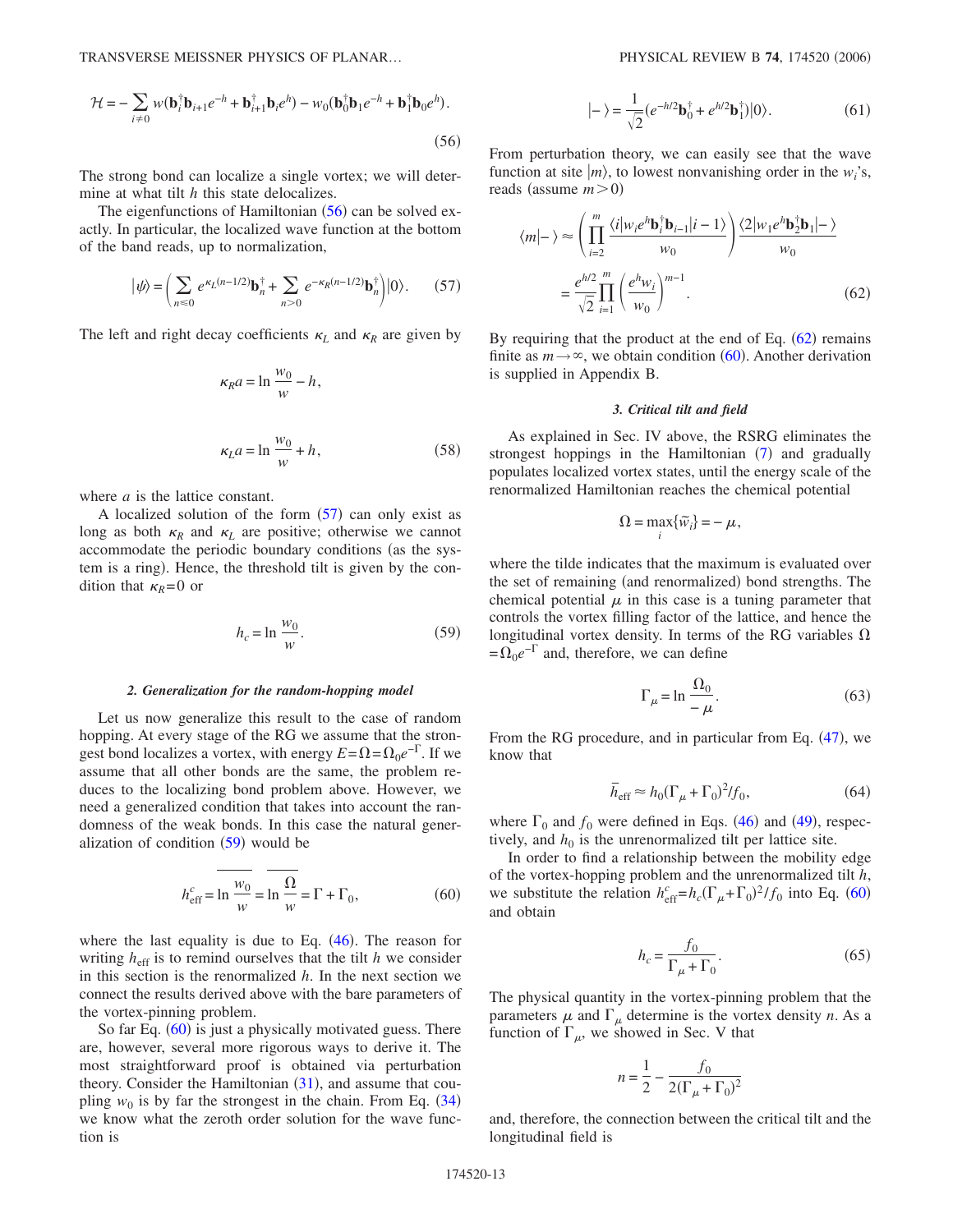<span id="page-13-1"></span>

FIG. 12. Critical tilt  $h_c$  vs longitudinal vortex density *n* for the box distribution (top) and power-law distribution (bottom) from Fig. [9.](#page-10-0) The dots are the result of the numerical implementation of the RG, where the critical tilt is the sum of  $\zeta$  divided by the full (bare) length of the chain. The solid line is a plot of Eq. ([66](#page-13-0)).

$$
h_c = \sqrt{f_0(1 - 2n)}.
$$
\n(66)

<span id="page-13-0"></span>This is the main result of this section. At a given field *n*, as we increase the bare tilt, when the tilt reaches  $h_c$ , vortices get delocalized and transverse flux ensues. The critical tilt vanishes as  $n \rightarrow 0.5$ , i.e., as vortex states fill the lattice up to the middle of the band. This is since the localization length of the tilt-free vortex states diverges as the chemical potential approaches zero. We demonstrate the validity of Eq.  $(66)$  $(66)$  $(66)$ using the numerical real-space RG in Fig. [12.](#page-13-1) Note that the RSRG approach is most accurate near the middle of the band, where  $n \sim 0.5$ , in the region where the density of states diverges as in Eq.  $(50)$  $(50)$  $(50)$ , also see Sec. VII.

#### *4. Vortex localization length*

Another quantity of interest is the vortex localization length. According to Ref. [4,](#page-19-3) this length  $\xi_{\perp}$  is defined as the decay distance of the ket describing the least localized vortex in the tilt direction. From Eq.  $(58)$  $(58)$  $(58)$  and its generalization according to Eq. ([60](#page-12-3)) we see that  $\frac{z}{\xi_{\perp}} = \frac{1}{\kappa_{R}} \approx \frac{1}{\ln \Omega/w - h_{\text{eff}}},$  where the tilde indicates that the length is a renormalized length, and not bare length. It follows that

$$
\widetilde{\xi}_{\perp} = \frac{h_c}{\Gamma_{\mu} + \Gamma_0} \frac{1}{h_c - h}.
$$
\n(67)

To convert the renormalized length to physical length, we need to divide by the fraction of empty pinning sites, given by Eq. ([49](#page-9-3)). In terms of physical (bare) length scales, the localization length is

$$
\xi_{\perp} = \frac{1}{h_c - h}.\tag{68}
$$

#### **B. Non-Hermitian spectral formula**

A formula in Refs.  $11$  and  $12$  (see also Ref. [9](#page-19-17)) relates the imaginary part of the eigenenergies of delocalized states with the spectrum of the Hermitian-hopping problem, in the absence of a tilt. This connection, along with our detailed knowledge of the random-singlet phase, allows us to probe even the delocalized states, even though the RSRG does not strictly apply for these states. This remarkable state of affairs stems from the analytic properties for a next-neighbor hopping problem.

<span id="page-13-2"></span>The non-Hermitian spectral formula is discussed extensively in Refs. [11](#page-19-9) and [12,](#page-19-24) but we quote it here for completeness:

$$
\prod_{i=1}^{N} (E - \epsilon_i) = 2[\cosh(hN) - 1] \prod_{i=1}^{N} (-w_i),
$$
 (69)

where *E* is an eigenvalue of the non-Hermitian vortexhopping problem with tilt *h* per site. There are a total of *N* sites arranged in a ring. The  $\epsilon_i$ 's are the eigenvalues of the zero-tilt Hermitian problem. This is a complex equation, and we will use it primarily to find a relation between the imaginary part of *E* and the excess tilt  $h-h_c$ . In principle, we can use the above formula to find *all* eigenvalues of the non-Hermitian problem, since we know the spectrum of the zerotilt problem from the RSRG. This strategy can be implemented numerically.

<span id="page-13-3"></span>A particularly useful form of the non-Hermitian spectral formula follows. Let us assume that *N* and *Nh* are large, and take the logarithm of Eq.  $(69)$  $(69)$  $(69)$ . We obtain

$$
\sum_{i=1}^{N} \ln(E - \epsilon_i) = N|h| + \sum_{i=1}^{N} \ln(w_i) + i\pi N.
$$
 (70)

In Appendix B we show how the RSRG result  $(60)$  $(60)$  $(60)$  can be deduced from the discrete non-Hermitian spectral formula. There it is also shown that we can, in fact, apply the RSRG directly to formula ([70](#page-13-3)). The advantage of doing so is that in advanced stages of the RSRG the distribution of  $w_i$  is known from the fixed point solution  $(45)$  $(45)$  $(45)$ .

<span id="page-13-4"></span>An important formulation of Eq.  $(70)$  $(70)$  $(70)$  is obtained by taking its real part

$$
\sum_{i=1}^{N} \frac{1}{2} \ln[(\text{Re } E - \epsilon_i)^2 + (\text{Im } E)^2] = N|h| + \sum_{i=1}^{N} \ln(w_i).
$$
\n(71)

Equation  $(71)$  $(71)$  $(71)$  specifies a curve in the complex  $E$  plane on which the eigenvalues of the vortex-hopping problem lie. In the absence of the imaginary part of this equation it is impossible to determine the location of individual eigenvalues. But if we are interested in the shape of the curve,  $(71)$  $(71)$  $(71)$  is all that is necessary. In the following we will make use of the above formulas in the context of the random-hopping prob-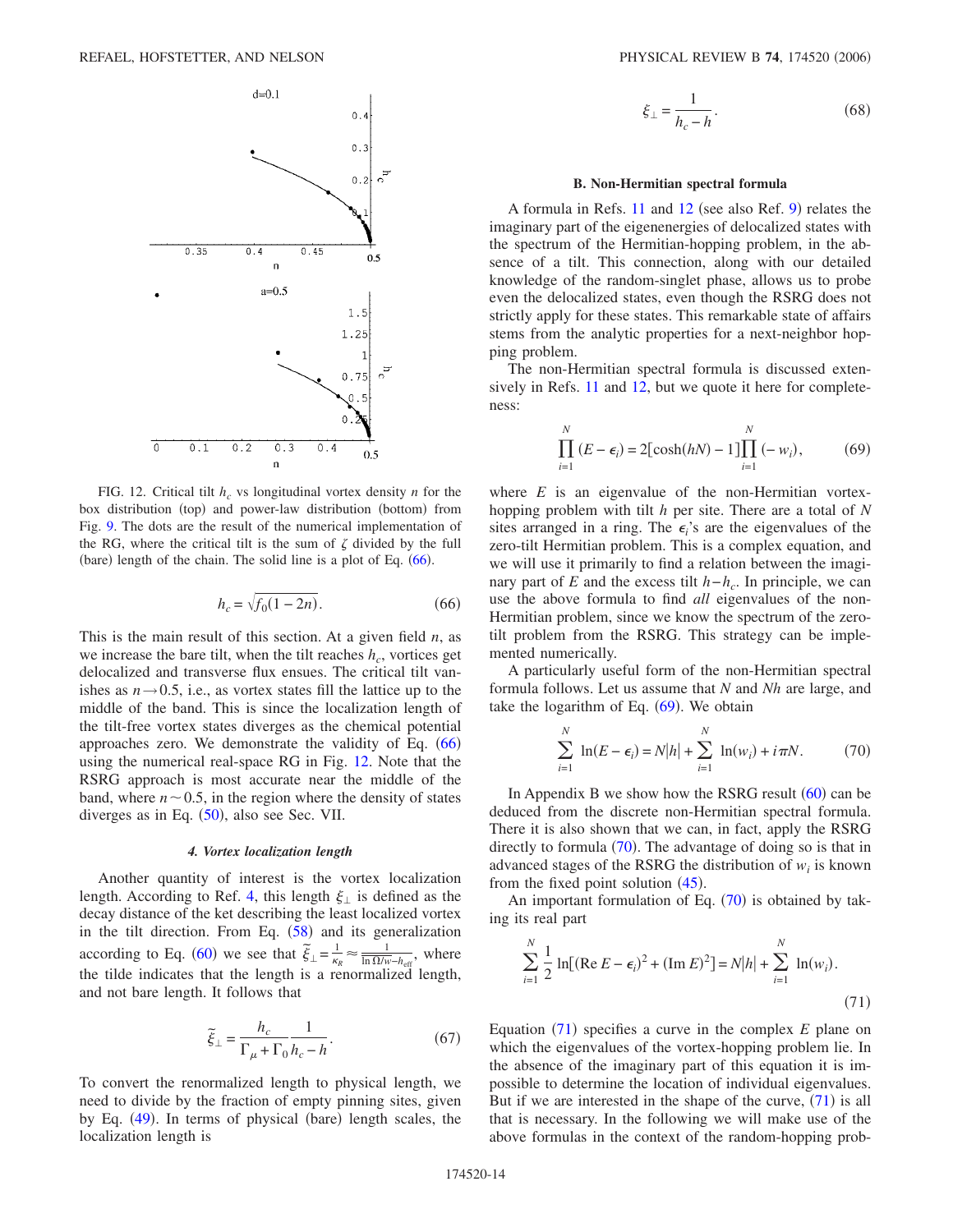<span id="page-14-0"></span>

FIG. 13. (a) Typical spectrum of the random vortex-hopping Hamiltonian with nonzero tilt. The energy eigenvalues lie on the bold lines. Localized states lie on the real axis, while delocalized states have an imaginary component.  $\Omega_0$  is the strongest bond in the bare Hamiltonian, and is of the order of  $\Omega_I$ , which is the parameter used to define  $\Gamma$ , the logarithmic energy scale.  $\theta$  is the angle of approach of the complex branch of the spectrum, and is a critical property of the depinning transition. (b) To calculate  $\theta$  we concentrate on the wedge at the mobility edge. The bold line is the spectrum at tilt *h*+*dh* and the dashed is the complex spectrum at tilt *h*.

lem to obtain analytical expressions that describe the depinning transition and the spectrum of the delocalized states.

### **C. Angle of approach at the mobility edge**

An interesting quantity which enters the critical properties of the depinning transition is the angle of approach of the delocalized branch of the spectrum relative to the real axis, as shown in Fig [13.](#page-14-0) This quantity is related to the current of delocalized "bosons" (i.e., the number of tilted vortices), as is discussed in the next section.

The calculation of the angle of approach is somewhat subtle, and we refer to Fig.  $13(b)$  $13(b)$  to aid the discussion. The figure shows the line on which the spectrum lies when the tilt is *h*+*dh* in bold. The dashed bold lines indicate the line of spectrum for the lower tilt *h*. The angle of approach is given by the ratio of the segments: tan  $\theta = AB/AC$ .

We first determine the vertical distance between points *A* and *B* in the figure. For this purpose we differentiate the real part of the non-Hermitian spectral formula  $(71)$  $(71)$  $(71)$  with respect to Im *E* while keeping Re *E* constant. To avoid confusion we use a representation in terms of differences, taking the difference between the expression with  $\text{Im } E = c$  and  $\text{Im } E = c$ +*de*. Upon passing to a continuum representation and introducing a density of states  $g(\epsilon)$ , we obtain

$$
\int_{-\Omega_0}^{\Omega_0} d\epsilon g(\epsilon) \frac{c \cdot de}{(\text{Re } E - \epsilon_i)^2 + c^2} = dh. \tag{72}
$$

In the limit of  $dh \rightarrow 0$ , the integrand on the left is nothing but  $g(\epsilon)$ *de*  $\pi \delta_{(Re E - \epsilon)}$ , and we obtain (where we drop the Re sign)  $\pi g(E)$  *de* = *dh* and hence find that *AB* in Fig. [13](#page-14-0)(b) is

$$
de = dh \frac{|E| \ln^3 \frac{\Omega_I}{|E|}}{\pi f_0},\tag{73}
$$

<span id="page-14-1"></span>where  $g(E)$  is taken from Eq. ([50](#page-9-4)). In Eq. ([73](#page-14-1)) E designates the energy of the mobility edge, so we substitute

$$
E=\mu_m(h).
$$

The second part of the calculation focuses on *AC*. This is the distance the mobility edge travels as the tilt changes from *h* to  $h$ +*dh*. But from Eq. ([65](#page-12-6)) we can find this quantity directly:

$$
\frac{dh}{d\mu_m} = \frac{f_0}{|\mu|(\Gamma_\mu + \Gamma_0)^2} = \frac{f_0}{|\mu_m|\ln^2 \frac{\Omega_I}{|\mu|}}.\tag{74}
$$

<span id="page-14-2"></span>The angle of approach is now readily found:

$$
\tan \theta = \frac{de}{d\mu_m} = \frac{dh}{d\mu_m} \frac{de}{dh} = \frac{\Gamma + \Gamma_0}{\pi} = \frac{1}{\pi} \ln \frac{\Omega_I}{|\mu_m|}.
$$
 (75)

Again it is a universal form, which depends on the initial distribution only through a single parameter  $\Omega$ . Note that as the tilt *h* approaches zero, and the mobility edge approaches the "middle of the band" (i.e.,  $\mu_m \rightarrow 0$ ), the angle  $\theta$  approaches  $\pi/2$ .

#### **D. Vortex current near the mobility edge**

The imaginary vortex current near the onset is in general given by Eq. ([A4](#page-18-0)) in Appendix A

$$
J_{\text{total}} = 2\frac{1}{L} \sum_{k_n} \text{ Re } \frac{\partial E_n}{\partial h} = \frac{1}{\pi} (\text{Im } E_\mu - \text{Im } E_{\mu_m}), \qquad (76)
$$

where *L* is the number of sites in the lattice. In particular, we can apply this formula to the random-hopping problem. In Eq. ([75](#page-14-2)) the angle of approach near the delocalization tran-sition was found (also see Fig. [13](#page-14-0)):

$$
\frac{d \operatorname{Im} E}{d \epsilon} = \tan \theta = \frac{1}{\pi} \ln \frac{\Omega_I}{|\mu_m|},
$$

where we define  $\epsilon$  as

$$
\epsilon = \text{Re } E,
$$

and  $\mu_m$  is the chemical potential at the mobility edge. Now, near the onset of transverse flux penetration we can write

$$
J_{\text{total}} = \frac{1}{\pi} (\text{Im } E_{\mu} - \text{Im } E_{\mu_m}) \approx \frac{1}{\pi} (\mu - \mu_m) \tan \theta
$$

$$
= \frac{1}{\pi^2} \ln \frac{\Omega_I}{|\mu_m|} (\mu - \mu_m). \tag{77}
$$

This result can also be expressed in terms of the difference between the longitudinal vortex density and its critical value. The number of extra vortices per length is just *n*−*nc*. Therefore the transverse vortex density, i.e., the imaginary "boson" current, is also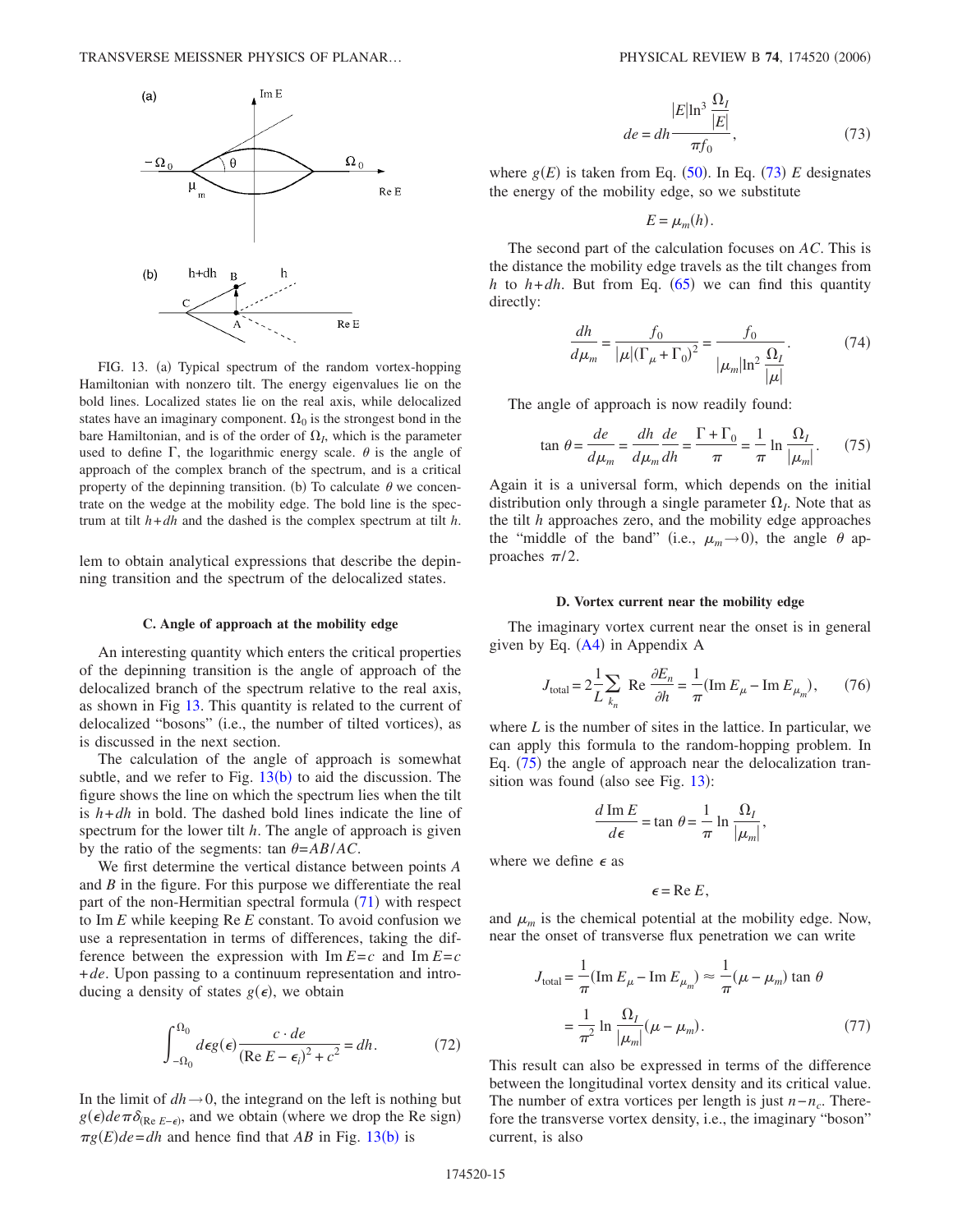$$
J_{\text{total}} \approx \frac{1}{L} \operatorname{Im} \frac{\partial \epsilon}{\partial k} (n - n_c) \approx (n - n_c) \frac{\tan \theta}{\pi g(\mu_m)}.
$$
 (78)

<span id="page-15-0"></span>Close to  $n_c$ , we may assume that the real parts of the energy of eigenstates near the mobility edge do not change as they undergo the delocalization transition. Therefore we can use Eq.  $(50)$  $(50)$  $(50)$  for the DOS. Upon combining Eq.  $(50)$  with Eqs.  $(55)$  $(55)$  $(55)$ ,  $(65)$  $(65)$  $(65)$ , and  $(66)$  $(66)$  $(66)$  we can write result  $(78)$  $(78)$  $(78)$  in terms of the longitudinal vortex density only:

$$
J_{\text{total}} \approx (n - n_c) \frac{\Omega_{\text{L}} f_0}{\pi^2} \frac{1}{(1 - 2n)^2} e^{-\sqrt{f_0/(1 - 2n)}} \tag{79}
$$

<span id="page-15-2"></span><span id="page-15-1"></span>or in terms of the tilt only:

$$
J_{\text{total}} \approx (h - h_c) \frac{\Omega_L f_0^2}{\pi^2} \frac{1}{h^3} e^{-f_0/h}.
$$
 (80)

Equations  $(79)$  $(79)$  $(79)$  and  $(80)$  $(80)$  $(80)$  are the main results of this section.

One can actually use the above reasoning to obtain not only the total current, but the current of individual states near the mobility edge. Consider the state  $E_n$  which can be associated with a wave vector  $k_n$ . As we change  $k = k_n$  to  $k_n + \frac{2\pi}{L}$ , we move from the eigenvalue  $E_n$  to  $E_{n+1}$ . Thus

$$
\operatorname{Re}(dE) = \epsilon_{n+1} - \epsilon_n \approx \frac{2}{Lg(\epsilon)},\tag{81}
$$

where we make use of Eq.  $(50)$  $(50)$  $(50)$ , and again set  $\epsilon = \text{Re}(E)$ . The factor 2 in the numerator of Eq.  $(A3)$  $(A3)$  $(A3)$  is due to the real spectrum splitting into two branches, and we choose a convention in which both branches of the spectrum contribute to the DOS. Now we can also substitute  $dk = \frac{2\pi}{L}$ , and we obtain for the current of this state

<span id="page-15-3"></span>
$$
J_n = \frac{1}{L} \operatorname{Re} \frac{\partial E_n}{\partial h} = \frac{1}{L} \operatorname{Im} \frac{\partial E}{\partial k} \approx \frac{2}{Lg(\epsilon)} \frac{1}{2\pi} \tan \theta = \frac{\tan \theta}{L\pi g(\epsilon)},
$$
\n(82)

where we used tan  $\theta = \frac{d \text{Im} E}{d \epsilon}$ . The result ([82](#page-15-3)) can be written in terms of the longitudinal vortex density *n* instead of in terms of  $\epsilon$ :

$$
J_n \approx \frac{f_0 \Omega_I}{L \pi^2} \frac{1}{(1 - 2n)^2} e^{-\sqrt{f_0/(1 - 2n)}}.
$$
 (83)

Equation  $(82)$  $(82)$  $(82)$  can also be expressed in terms of the tilt  $h$ , using Eq.  $(66)$  $(66)$  $(66)$ :

$$
J_n \approx \frac{f_0^3 \Omega_I}{L \pi^2} \frac{1}{h^4} e^{-f_0/h}.
$$
 (84)

## **VII. EXACT DIAGONALIZATION OF FINITE SYSTEMS**

In this section we analyze the free-fermion Hamiltonian ([13](#page-4-2)) by exact numerical diagonalization of finite-size systems with up to  $N=4000$  lattice sites. While this study is mostly focused on the case of random hopping, we also present some results for on-site disorder. We employ periodic boundary conditions in order to model qualitatively a realis-

<span id="page-15-4"></span>

FIG. 14. (Color online) Density of states of the random-hopping problem with zero tilt for 2000 lattice sites, averaged over 50 disorder realizations. The hopping parameters *wi* are equally distributed in [0.2, 0.7]. At low energies, good agreement is obtained with the analytic RSRG result Eq.  $(50)$  $(50)$  $(50)$ .

tic superconducting slab where vortices can enter and exit at the edges. Note that for open boundary conditions (i.e., zero hopping matrix elements at the edges), the magnetic field tilt could be gauged away and would not induce any transverse vortex density. Since all quantities are random, we average over a finite number of disorder realizations  $N_R = 20 \cdot 100$ . Unless indicated otherwise, the random-hopping matrix elements  $w_i$  are drawn from a flat distribution in  $[c, c+0.5]$ , where the lower cutoff  $c = 0.2$  is used to prevent singular couplings close to zero, which would lead to almost decoupled subsystems. For diagonal disorder, we use on-site energies  $\epsilon_i$  which are evenly distributed in  $[-0.5, 0.5]$ .

We first study the case of vanishing tilt  $h=0$ , in order to illustrate the qualitatively different physics of bond and onsite disorder. For bond disorder, we have calculated the density of states from the real part of the single-particle spectrum, averaging over  $N_R$ = 50 realizations of the disorder. The results are shown in Fig. [14,](#page-15-4) where it is evident that the DOS diverges at the center of the band, as predicted by the RSRG. We obtain a good fit to the theoretical result in Eq.  $(50)$  $(50)$  $(50)$ .

A similar behavior is obtained for the localization length  $\xi$ , which we define as

$$
\xi = \sum_{i,j=1}^{L} |\Psi_i|^2 |\Psi_j|^2 d_c(i,j), \qquad (85)
$$

where

$$
d_c(i,j) = \frac{L}{\pi} \sin\left(\frac{\pi|i-j|}{L}\right) \tag{86}
$$

is the chord distance on the ring and  $\Psi_i$  is the wave function at site *i* of the single-particle state under consideration. Re-sults are shown in Fig. [15.](#page-16-0) For random hopping we find that the localization length diverges in the middle of the band according to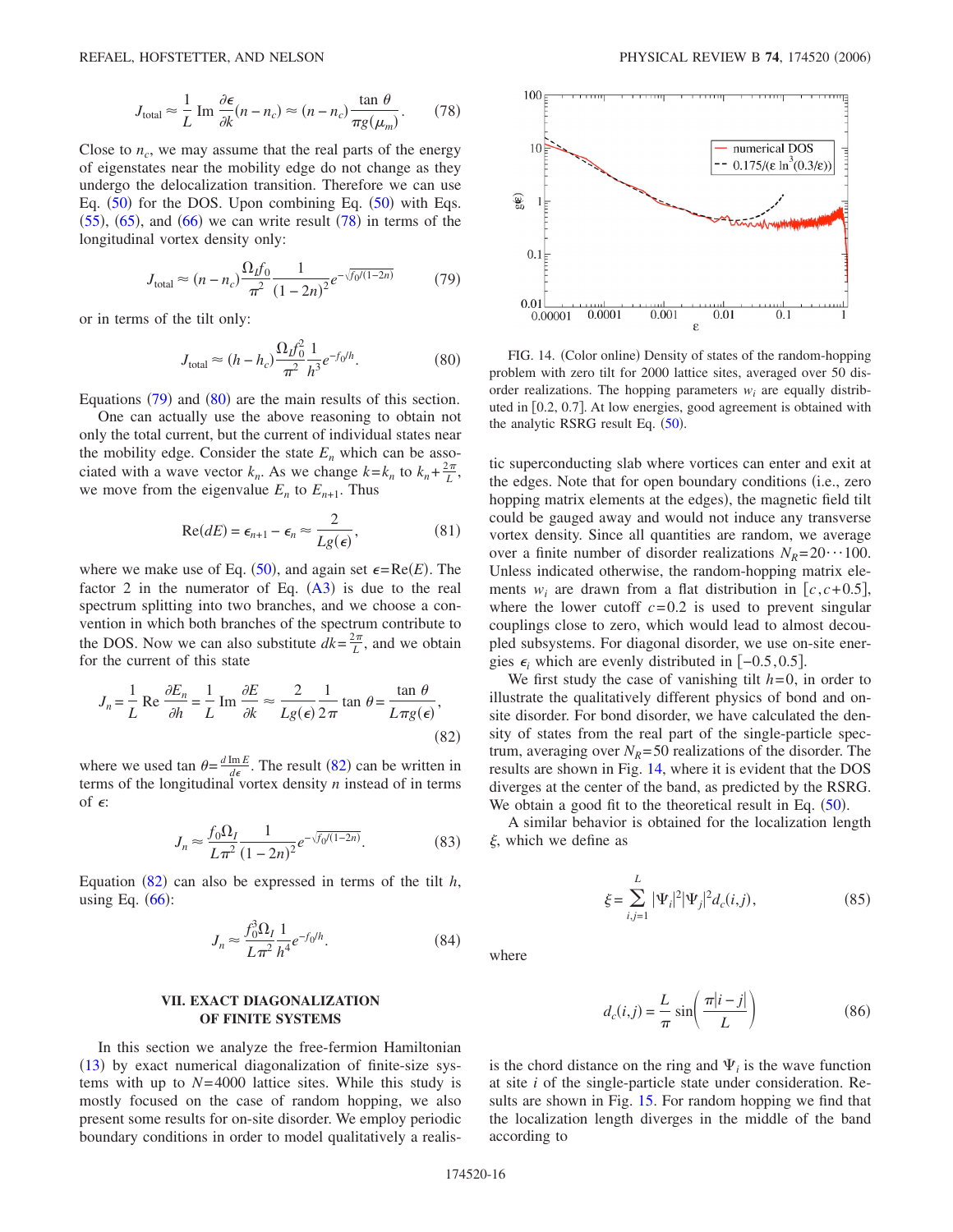<span id="page-16-0"></span>

FIG. 15. (Color online) Top: localization length of the randomhopping problem with zero tilt for different system sizes *L*, averaged over 50 disorder realizations. As in Fig. [14,](#page-15-4) the hopping matrix elements  $w_i$  are equally distributed in [0.2, 0.7]. The low-energy behavior agrees very well with the result  $\xi \sim \frac{1}{f_0} \ln^2(\Omega_I/|\epsilon|)$  predicted by the RSRG. Bottom: localization length for *on-site* disorder with site energies  $\epsilon_i$  equally distributed in  $[-0.5, 0.5]$ , averaged over 10 realizations.  $\xi(\epsilon)$  clearly stays finite as  $\epsilon \rightarrow 0$ .

$$
\xi = l \sim \frac{1}{f_0} \ln^2 \frac{\Omega_I}{|\epsilon|} \tag{87}
$$

as predicted by the RSRG  $[Eq. (48)]$  $[Eq. (48)]$  $[Eq. (48)]$ . In particular, there is always a vortex state at zero energy which is delocalized across the whole system. On the other hand, for on-site disorder  $\xi$  clearly stays finite, as shown in the right graph of Fig. [15.](#page-16-0) As a result, for bond disorder an arbitrarily small but finite tilt *h* leads to extended states at the center of the band, in contrast to the case of on-site disorder where this only happens above a critical tilt  $h > h_c$ .<sup>[4](#page-19-3)</sup> (Note that the localization length discussed here is the distance between the two pinning sites that share a vortex, as opposed to  $\xi_1$  of Sec. VI A, which describes the wondering of the vortex away from the pinning sites due to the tilt.)

We now present results for finite tilt  $h > 0$ . In this case the Hamiltonian is non-Hermitian, with complex eigenvalues and left/right eigenstates which are no longer equal. In Fig. [16](#page-16-1) we show numerical results for the spectrum of the random-hopping problem. For small tilt almost all states are localized and the corresponding eigenenergies real. As the tilt increases, the two mobility edges  $\pm \mu_c$  move towards the

<span id="page-16-1"></span>

FIG. 16. (Color online) Spectrum of single-particle states for different values of the tilt, with hopping disorder as in Fig. [14,](#page-15-4) *L* = 2000 lattice sites and averaging over 100 disorder realizations, on a linear scale (top) and in a lin-log plot (bottom).

band edges and define a growing region of extended states. In Fig. [17,](#page-16-2) the dependence of  $\mu_c$  on the tilt is shown. The rapid vanishing of  $\mu_c$  at small *h* is consistent with Eq. ([55](#page-10-2)) using Eq.  $(66)$  $(66)$  $(66)$  (two fits are shown), although a quantitative comparison is difficult due to the finite system size.

At finite tilt, the most interesting physical quantity for the vortex problem is the transverse flux, corresponding to the

<span id="page-16-2"></span>

FIG. 17. (Color online) Mobility edge vs tilt for different values of the tilt, with hopping disorder as in Fig. [14,](#page-15-4) *L*= 2000 lattice sites, and averaging over 100 disorder realizations.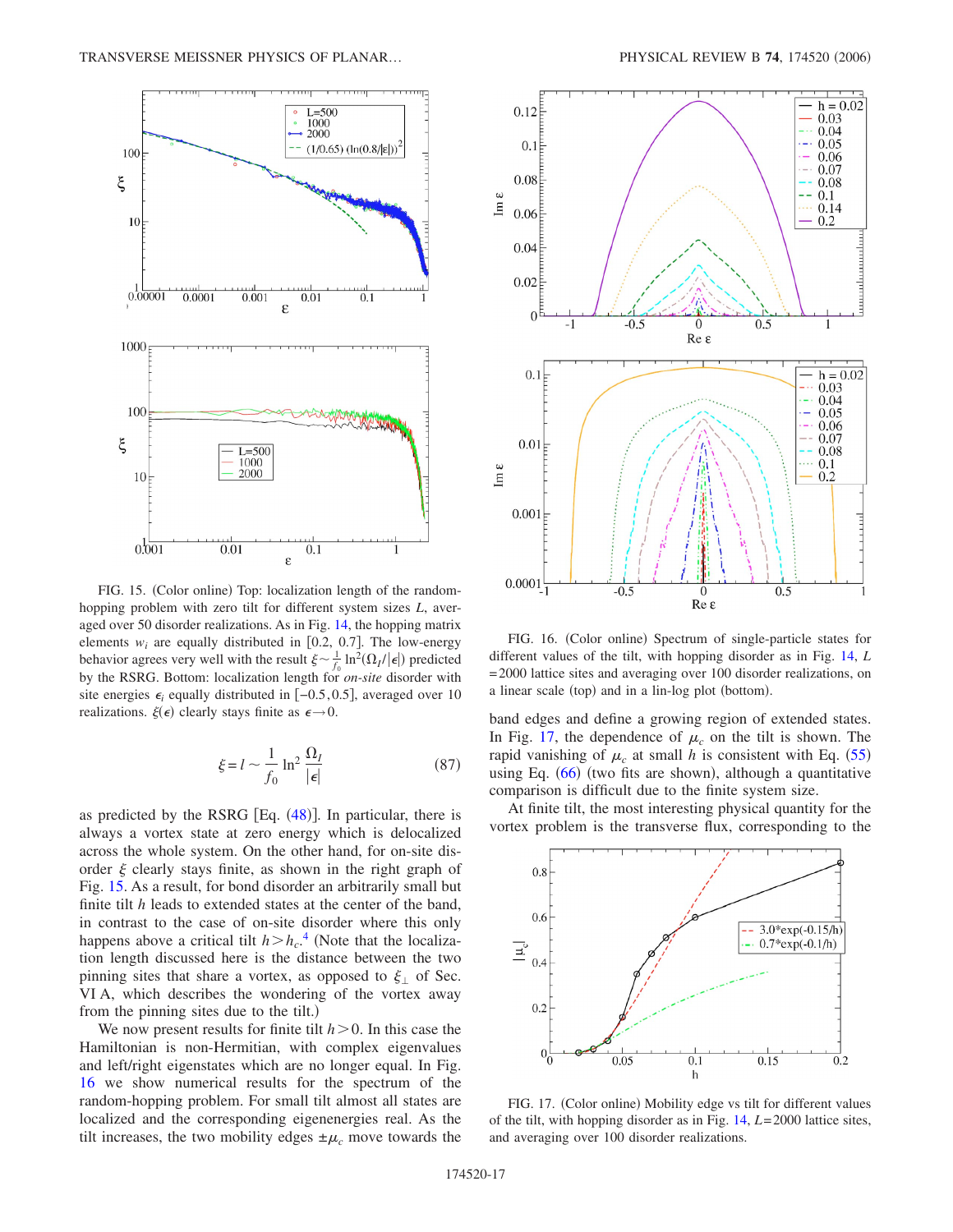<span id="page-17-0"></span>

FIG. 18. (Color online) Imaginary current for random hopping distributed as in Fig. [14,](#page-15-4) as a function of tilt *h* and vortex density *n*. Results are given for *L*= 1000 sites, with a disorder average performed over 20 realizations.

imaginary current  $J$ . Following Eq.  $(14)$  $(14)$  $(14)$ , we obtain the current as the derivative of the ground-state energy  $E<sub>g</sub>$  with respect to tilt

$$
J = (-i)\frac{1}{L}\frac{dE}{dh}.
$$
\n(88)

The resulting current for hopping disorder, as a function of particle (vortex) density  $n$  and tilt  $h$ , is shown in Fig. [18.](#page-17-0) Clearly, for weak tilt and few vortices, the current vanishes since the mobility edge is close to the center of the band and all the occupied states are localized. This is a manifestation of the transverse Meissner effect: In the presence of disorder due to columnar pins, a weak transverse magnetic field does not induce a transverse magnetic flux, because the flux lines are pinned by the defects.<sup>3</sup> With increasing filling and tilt, a well-defined transition to finite current occurs when the mobility edge  $\mu_c$  coincides with the vortex chemical potential  $\mu$ . This is shown in more detail in Fig. [19,](#page-17-1) where the current is given as a function of the tilt for quarter filling  $n=0.25$ . Apart from finite-size rounding of the transition, the onset of the current is linear in *h*, consistent with the theoretical prediction in Eq.  $(80)$  $(80)$  $(80)$ .

### **VIII. SUMMARY**

In this paper we studied the physics of interacting vortices in a two-dimensional type-II superconductor with parallel random columnar defects in the plane. Our analysis is based on mapping the system onto a  $(1+1)$ -dimensional ensemble of hard-core bosons with on-site or hopping disorder. The equivalence of hard-core bosons and fermions in one spatial dimension allowed us to focus on an effectively noninteracting, but disordered, many-fermion system for the special case of Luttinger liquid parameter  $g=1$ . As a qualitative benchmark, we considered the exactly solvable Lloyd model with on-site disorder where we obtained analytic predictions for the critical tilt and the transverse magnetic flux above the critical tilt. We then studied extensively the case of general random hopping, using the real-space renormalization group (RSRG) technique, which we generalized to the case of finite tilt. The RSRG allowed us to completely describe the localized phase and to extract physical quantities such as the density of states or the mobility edge as a function of tilt. With the help of a non-Hermitian spectral formula we were able to extend the RSRG results to the delocalized states, and to calculate the onset of transverse magnetic flux close to the breakdown of the transverse Meissner effect, which is the most relevant experimental observable. Finally, we have

<span id="page-17-1"></span>

FIG. 19. (Color online) Onset of imaginary current (i.e., transverse magnetic flux) as a function of tilt, for random hopping as in Fig. [14](#page-15-4) and vortex density  $n=0.25$ . Data are averaged over 20 realizations of disorder. Apart from finite-size rounding the onset is linear, as predicted by Eq.  $(80)$  $(80)$  $(80)$ .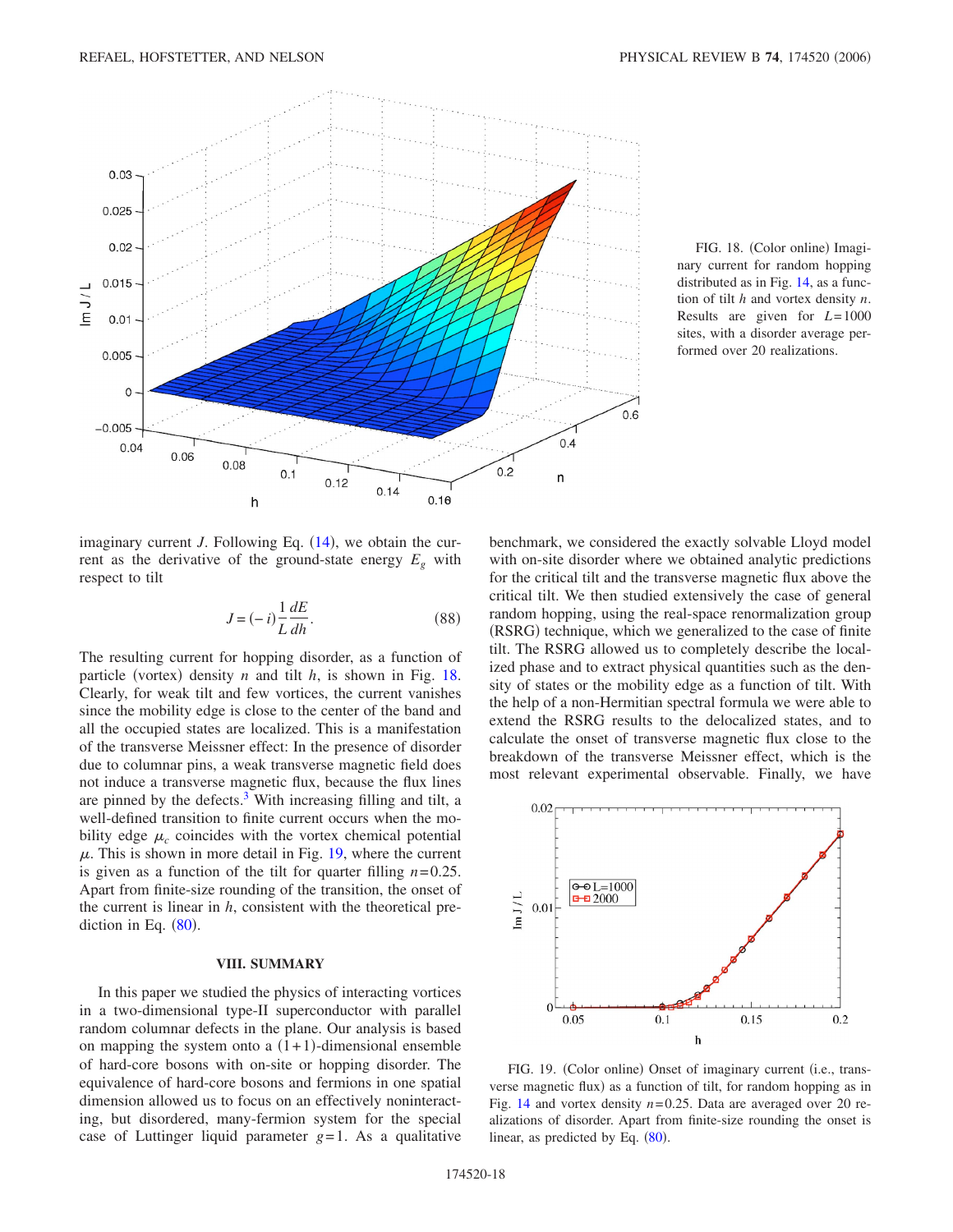compared our analytic predictions to numerics on finite systems which we diagonalized exactly. We found good agreement with the RSRG results, although the numerics indicates that the universal regime is only accessible for very large system sizes.

Our results seem to indicate that scaling pictures formerly held regarding the case of uniform pins at a random separation are not valid near critical tilting, particularly, we find  $B_{\perp} \propto (H_{\perp} - H_{\perp}^c)^{\zeta}$  in 1+1 dimensions, but with  $\zeta = 1$  rather than the expected  $\zeta = 1/2$  (see Secs. I and VI D). We hope that our results will encourage further experimental and theoretical research on vortex pinning, both to verify our predictions, and to explore how strong randomness physics may appear in situations not touched upon here.

# **ACKNOWLEDGMENTS**

D.R.N. would like to thank I. Affleck for discussions on torque measurements. D.R.N. was supported by the National Science Foundation through Grant No. DMR-0231631 and through the Harvard Materials Research Science and Engineering Laboratory via Grant No. DMR-0213805. G.R. would like to thank the generous hospitality of the Kavli Institute of Theoretical Physics, UCSB, and of the Boston University visitors program.

# **APPENDIX A: A GENERAL FORMULA FOR THE TRANSVERSE VORTEX DENSITY NEAR THE MOBILITY EDGE**

If we increase the magnetic field above the critical field, some vortices are delocalized, and a transverse vortex density appears. The transverse vortex density (imaginary current) for a single vortex state is given by

$$
J_n = \frac{1}{L} \operatorname{Re} \frac{\partial E_n}{\partial h}.
$$
 (A1)

Following Refs. [11](#page-19-9) and [12,](#page-19-24) we write the eigenvalues of the random-hopping problem as

$$
\epsilon_n(h) = E(h + ik_n). \tag{A2}
$$

<span id="page-18-1"></span>The function  $E(h+ik)$  is analytic and therefore obeys the Cauchy-Riemann equations. In particular,

$$
\text{Re}\,\frac{\partial E}{\partial h} = \text{Im}\,\frac{\partial E}{\partial k}.\tag{A3}
$$

From Eq. ([A3](#page-18-1)) we can get a general result for the total current

<span id="page-18-0"></span>
$$
J_{\text{total}} = 2 \frac{1}{L} \sum_{k_n} \text{ Re } \frac{\partial E_n}{\partial h} \to 2 \int_{k_{\text{min}}}^{k_{\text{max}}} \frac{dk}{2 \pi} \text{ Im } \frac{\partial \epsilon}{\partial k}
$$

$$
= \frac{1}{\pi} (\text{Im } E_{k_{\text{max}}} - \text{Im } E_{k_{\text{min}}} ) = \frac{1}{\pi} (\text{Im } E_{\mu} - \text{Im } E_{\mu_m}). \tag{A4}
$$

From Eq. ([A4](#page-18-0)) we can immediately conclude, for instance, that closed bubbles of tilted states do not contribute to the total current. The factor of 2 accounts for the two branches of the spectrum.

# **APPENDIX B: THE RSRG AND CRITICAL TILT FROM THE DISCRETE NON-HERMITIAN SPECTRAL FORMULA**

The discrete non-Hermitian formula allows an alternative formulation of the real-space RG, and thus gives further support to the results obtained in Sec. VI. We will use the real part of the non-Hermitian spectral formula ([70](#page-13-3)):

$$
\sum_{i=1}^{N} \frac{1}{2} \ln[(\text{Re } E - \epsilon_i)^2 + (\text{Im } E)^2] = N|h| + \sum_{i=1}^{N} \ln(w_i).
$$
\n(B1)

Because of particle-hole symmetry, we can also write

$$
\sum_{i=1}^{N/2} \frac{1}{2} \{ \ln[ (\text{Re } E - \epsilon_i)^2 + (\text{Im } E)^2 ] + \ln[ (\text{Re } E + \epsilon_i)^2 + (\text{Im } E)^2 ] \}
$$
  
=  $N|h| + \sum_{i=1}^{N} \ln(w_i).$  (B2)

The real-space RG is obtained as follows. Assuming strong disorder, as we did in Sec. IV, we know that the eigenvalues  $\pm \epsilon_1$  are associated with the strongest bond of the chain  $n_1$ :

$$
\epsilon_1 \approx w_{n_1}.\tag{B3}
$$

Let us choose an energy  $|E| \ll \epsilon_1$ , and assume that it belongs to a localized state. We can now write

$$
\sum_{i=2}^{N/2} \ln |E^2 - \epsilon_i^2| = N|h| + \sum_{i=1}^{N} \ln(w_i) - \ln \epsilon_i^2.
$$
 (B4)

However, we can rearrange terms on the right-hand side as follows:

$$
\ln w_{n_1-1} + \ln w_{n_1} + \ln w_{n_1+1} - \ln \epsilon_i^2
$$
  
\n
$$
\approx \ln \left( \frac{w_{n_1-1} w_{n_1+1}}{w_{n_1}} \right) = \ln w_{n_1-1, n_1+2}^{\text{eff}}, \tag{B5}
$$

where  $w_{n_1-1,n_1+2}^{\text{eff}}$  is just the effective hopping according to the real-space  $\overrightarrow{RG}$  as found in Eq. ([39](#page-8-1)). We now have the renormalized chain with the two sites  $n_1$ ,  $n_1+1$  removed, and we can write the spectral formula as

$$
\sum_{i=2}^{N/2} \ln |E^2 - \epsilon_i^2| = N|h| + \sum_{i=1}^{N-2} \ln(\tilde{w}_i) - \ln \epsilon_i^2,
$$
 (B6)

<span id="page-18-2"></span>where the  $\tilde{w}_i$  are the hoppings of the renormalized chain. This process can now be repeated—starting with the next eigenvalue  $\epsilon_2$  of the largest renormalized bond max $\{\tilde{w}_i\}$  $=\tilde{w}_{n_2}$ , the bond  $n_2$  can be renormalized in the same way as written above. Thus we recover the real-space RG—we can eliminate the high energy states and write the spectral formula in terms of the new couplings and the reduced length.